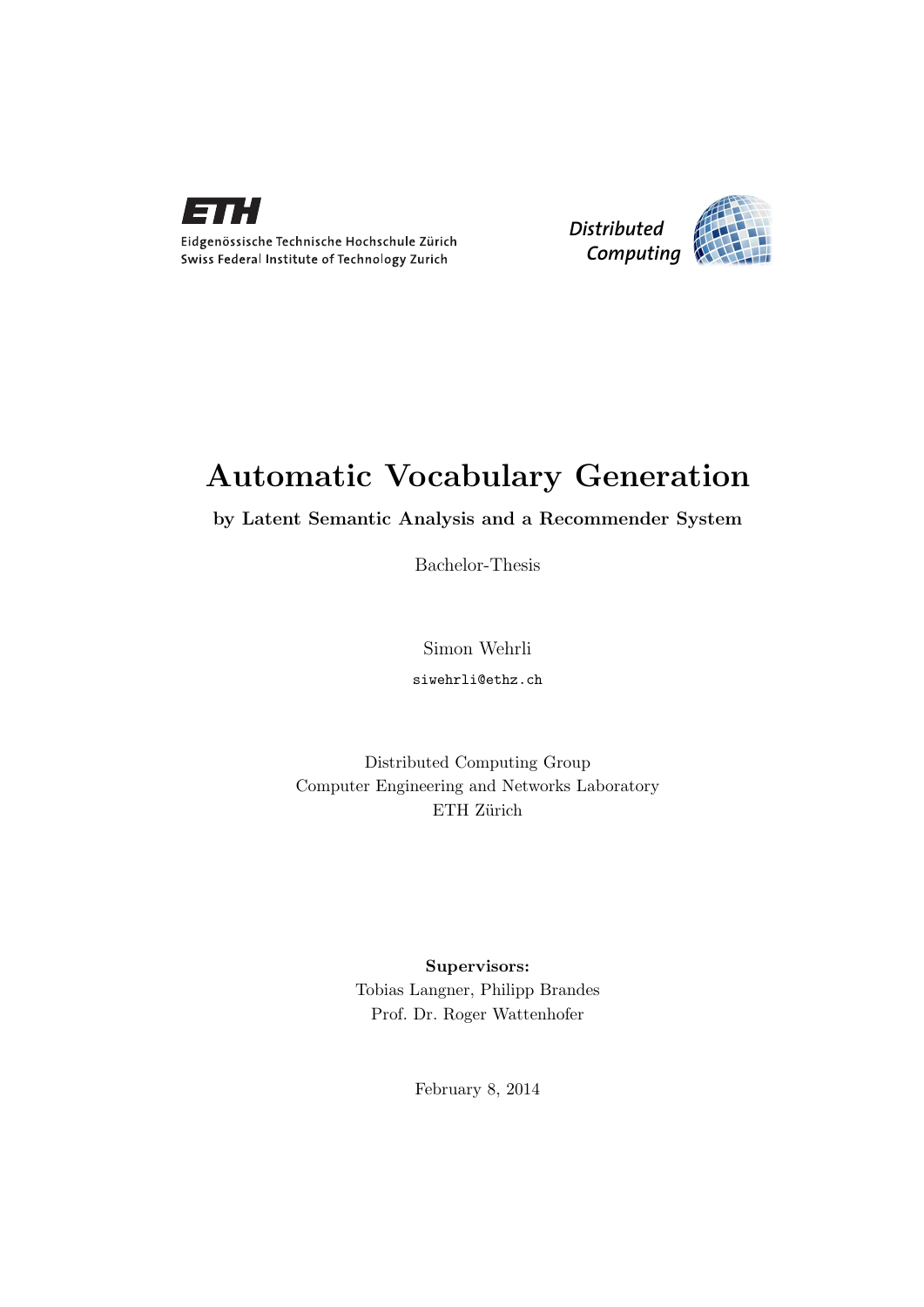## Acknowledgements

<span id="page-1-0"></span>I would like to thank my supervisors Tobias Langner and Philipp Brandes, who gave me support during the whole project and helped me overcome obstacles. I would like to thank Michael Langner for his dedicated and motivating inputs. I am grateful to Professor Roger Wattenhofer for offering me such an interesting topic to investigate.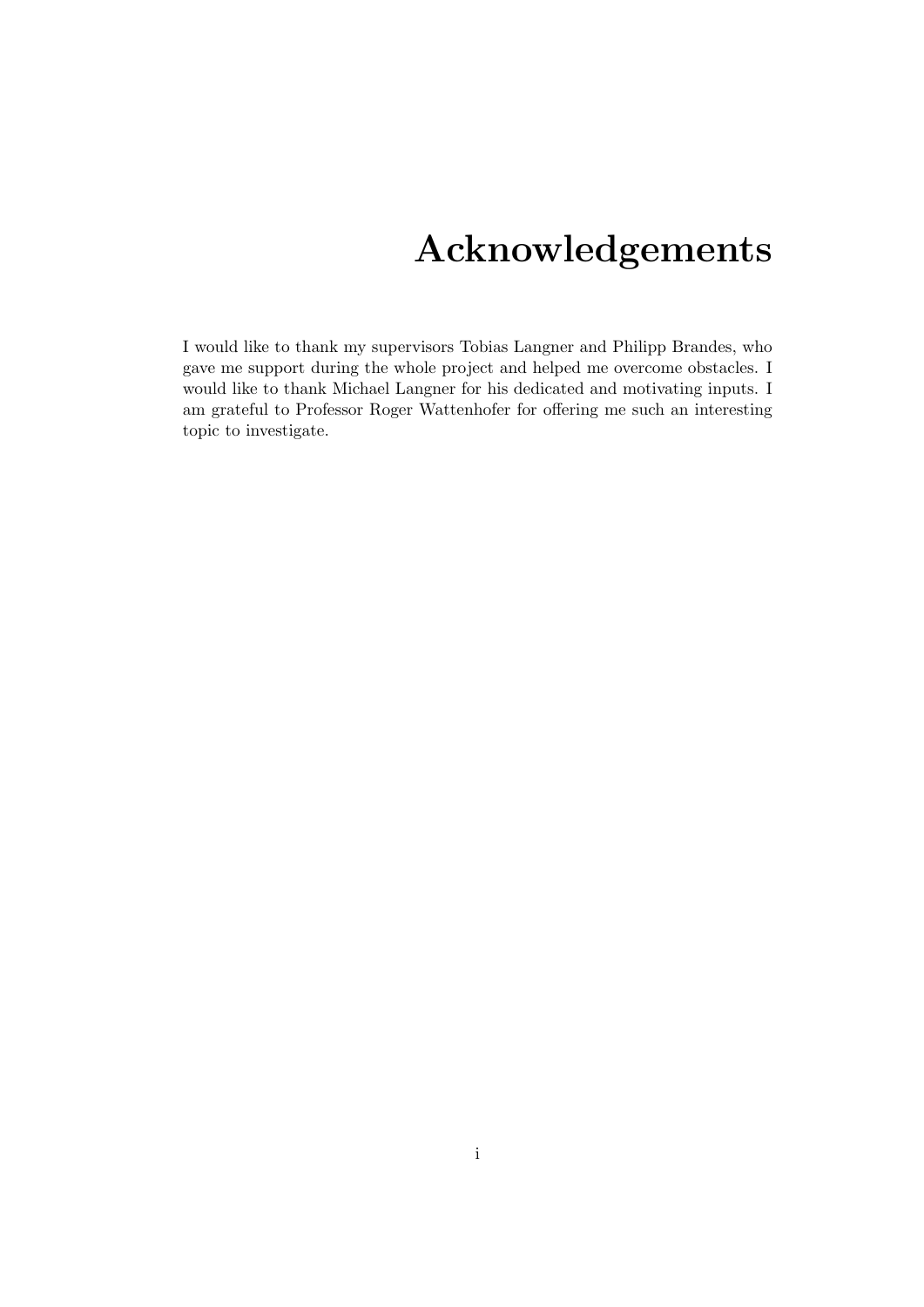## Abstract

<span id="page-2-0"></span>In this thesis we developed a system that generates vocabulary lists for a desired semantic field. The user can select the field by just naming a few sample terms. The system uses Wikipedia as the text corpus and runs Probabilistic Latent Semantic Analysis on the corpus to represent the meanings of terms as vectors in a semantic space. A user's query is processed by searching for the nearest neighbors around the centre of his sample terms. Then, a clustering algorithm is run on the terms of the resulting list to assess their quality. Even though the presented semantic relatedness model is static, the user can provide feedback on generated vocabulary lists. The feedback is used by an integrated Recommender System to steadily improve existent lists and lists generated in the future.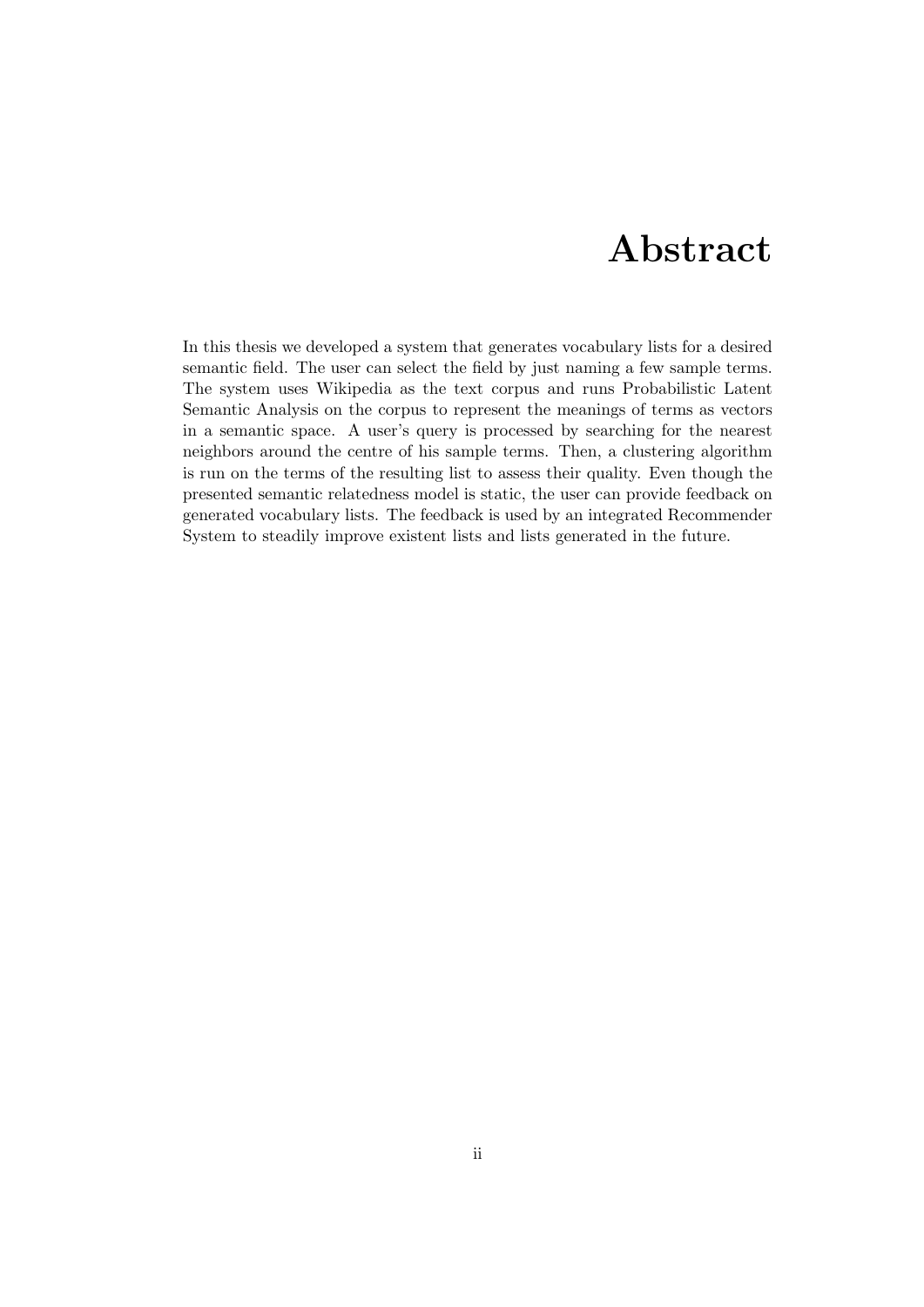# **Contents**

| <b>Acknowledgements</b><br>$\mathbf{i}$ |                                     |                                                     |                |  |  |  |
|-----------------------------------------|-------------------------------------|-----------------------------------------------------|----------------|--|--|--|
|                                         | <b>Abstract</b>                     |                                                     | ii             |  |  |  |
| 1                                       |                                     | Introduction                                        | 1              |  |  |  |
|                                         | 1.1                                 |                                                     | $\overline{2}$ |  |  |  |
| $\bf{2}$                                |                                     | <b>Semantic Relation Extraction</b>                 | 3              |  |  |  |
|                                         | 2.1                                 | Measures for Semantic Relatedness                   | 3              |  |  |  |
|                                         | 2.2                                 |                                                     | $\overline{5}$ |  |  |  |
|                                         |                                     | 2.2.1                                               | 5              |  |  |  |
|                                         | 2.3                                 | Probabilistic Latent Semantic Analysis              | 6              |  |  |  |
|                                         |                                     | 2.3.1                                               | $\overline{7}$ |  |  |  |
|                                         |                                     | 2.3.2                                               | 9              |  |  |  |
|                                         | 2.4                                 | Semantic Nearest Neighbor Search                    | 9              |  |  |  |
|                                         |                                     | 2.4.1                                               | 11             |  |  |  |
| 3                                       |                                     | <b>Collaborative Vocabulary Improvement</b>         | 16             |  |  |  |
|                                         | 3.1                                 | Content-based vs. Collaborative Recommender Systems | 17             |  |  |  |
|                                         | 3.2                                 |                                                     | 18             |  |  |  |
| 4                                       | <b>System Prototype</b><br>21       |                                                     |                |  |  |  |
|                                         | 4.1                                 |                                                     | 21             |  |  |  |
|                                         | 4.2                                 | User Interaction                                    | 22             |  |  |  |
|                                         | 4.3                                 |                                                     | 22             |  |  |  |
| 5                                       | <b>Conclusion and Outlook</b><br>25 |                                                     |                |  |  |  |
|                                         | <b>Bibliography</b><br>$\bf 27$     |                                                     |                |  |  |  |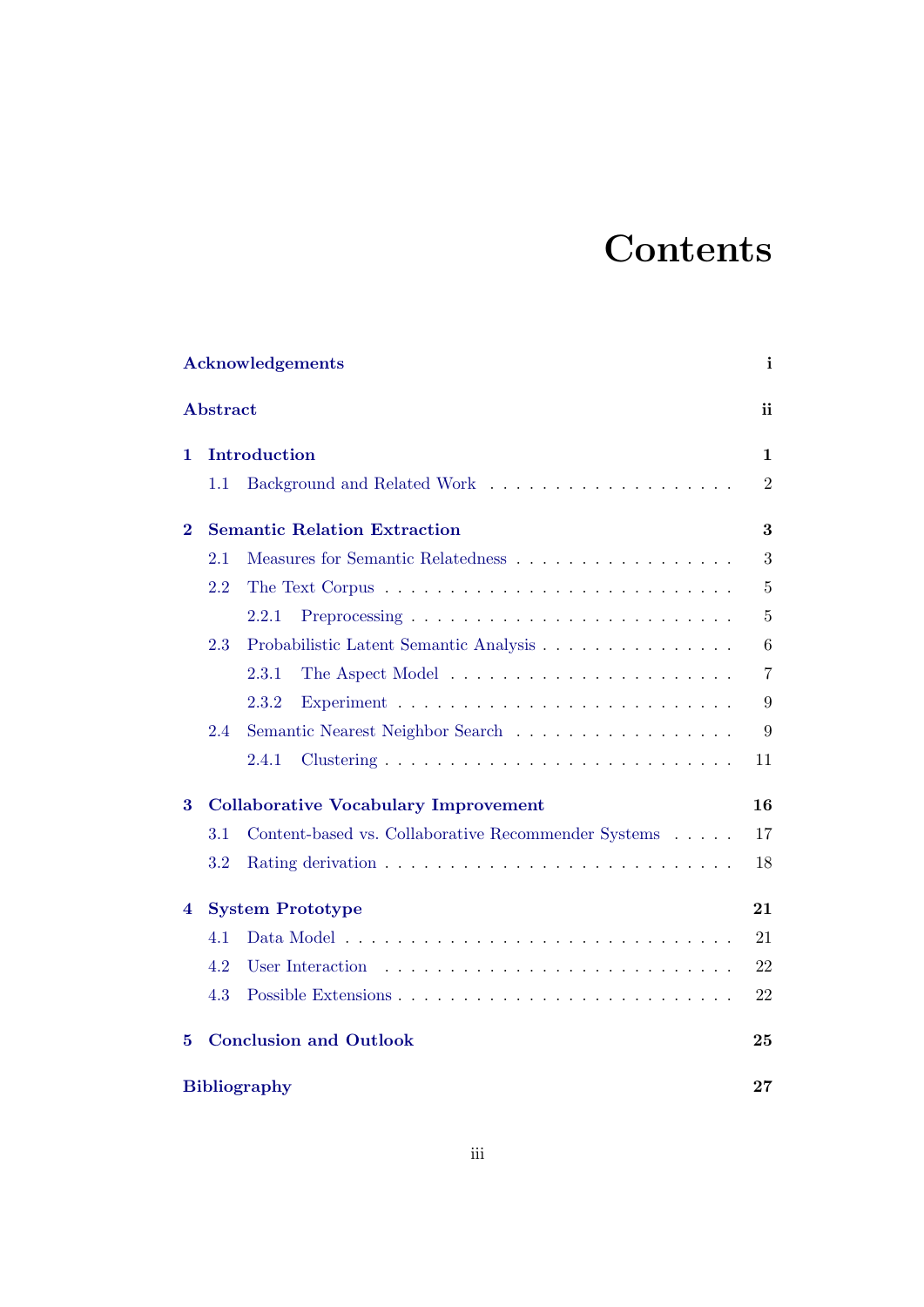| <b>CONTENTS</b>           | 1V    |
|---------------------------|-------|
| A Sample List             | $A-1$ |
| <b>B</b> The Django Model | $B-1$ |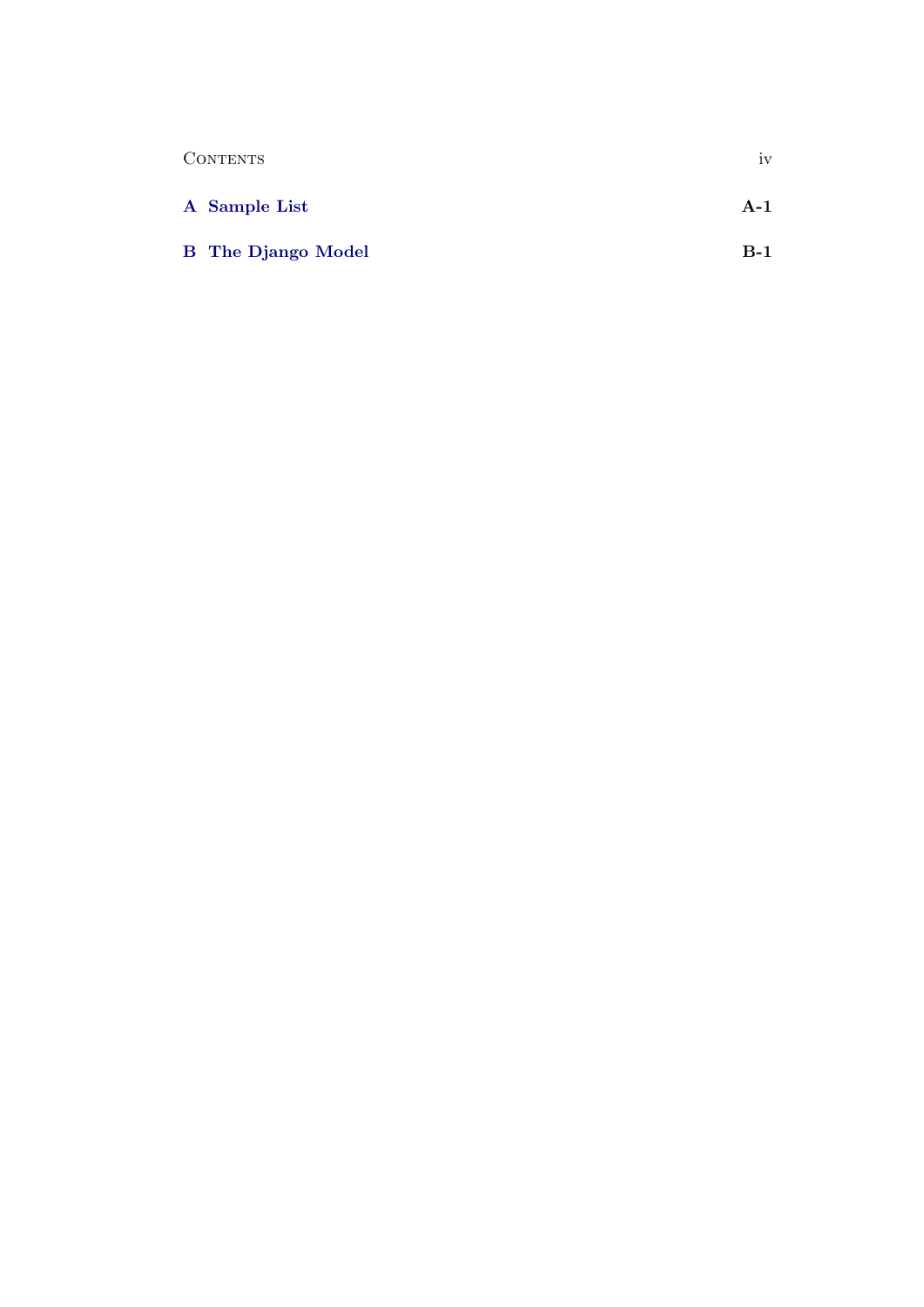## CHAPTER<sub>1</sub> Introduction

<span id="page-5-0"></span>Many people face the task of learning languages. In today's world it is of great advantage to be able to speak different languages. Learning vocabulary units builds the basis for both beginners and advanced learners. But the vocabulary they learn is totally different. While a beginner wants to learn the most important words such that he can start off communication, an advanced learner is interested in words of a particular field that he wants to delve into, for example because he needs it for his professional life.

There is a lot of research going on to explore different techniques of learning and teaching vocabulary. Researchers agree that learning a word is a cumulative process encompassing several encounters of the word [\[1\]](#page-31-1). Words should be used and repeated over different channels to embed them in the memory. A good learning progress is achieved if vocabulary is studied shortly before it is actively used. This requires that the vocabulary units are well coordinated with the practice.

Creating vocabulary units or exercises to train a particular vocabulary is a time-consuming work. Recently, computers became a helpful tool for teachers and learners. Online dictionaries and thesauri lead to faster results than traditional dictionaries. But they are focused on single terms. This project presents a tool to automatically generate whole vocabulary lists, that cover precisely the field the learner is interested in. There is no longer the need for manual selection of words. To decide which words a user might be interested in, our system automatically relates them. This is done by analyzing text sources created by humans and extracting relatedness information. This information is then used to find terms of a field a user describes by simple means, i.e. by some sample terms of the desired field. If the user reviews the list and disagrees with some terms, he can provide feedback to the system. His feedback is used to improve the system for further searches.

The generated vocabulary list cannot only be used by learners. It can help to understand or write text about a subject from a unfamiliar field. Teachers and language text book creators can use the generated vocabulary lists to build exercises. Another system may even use it to generate exercises automatically.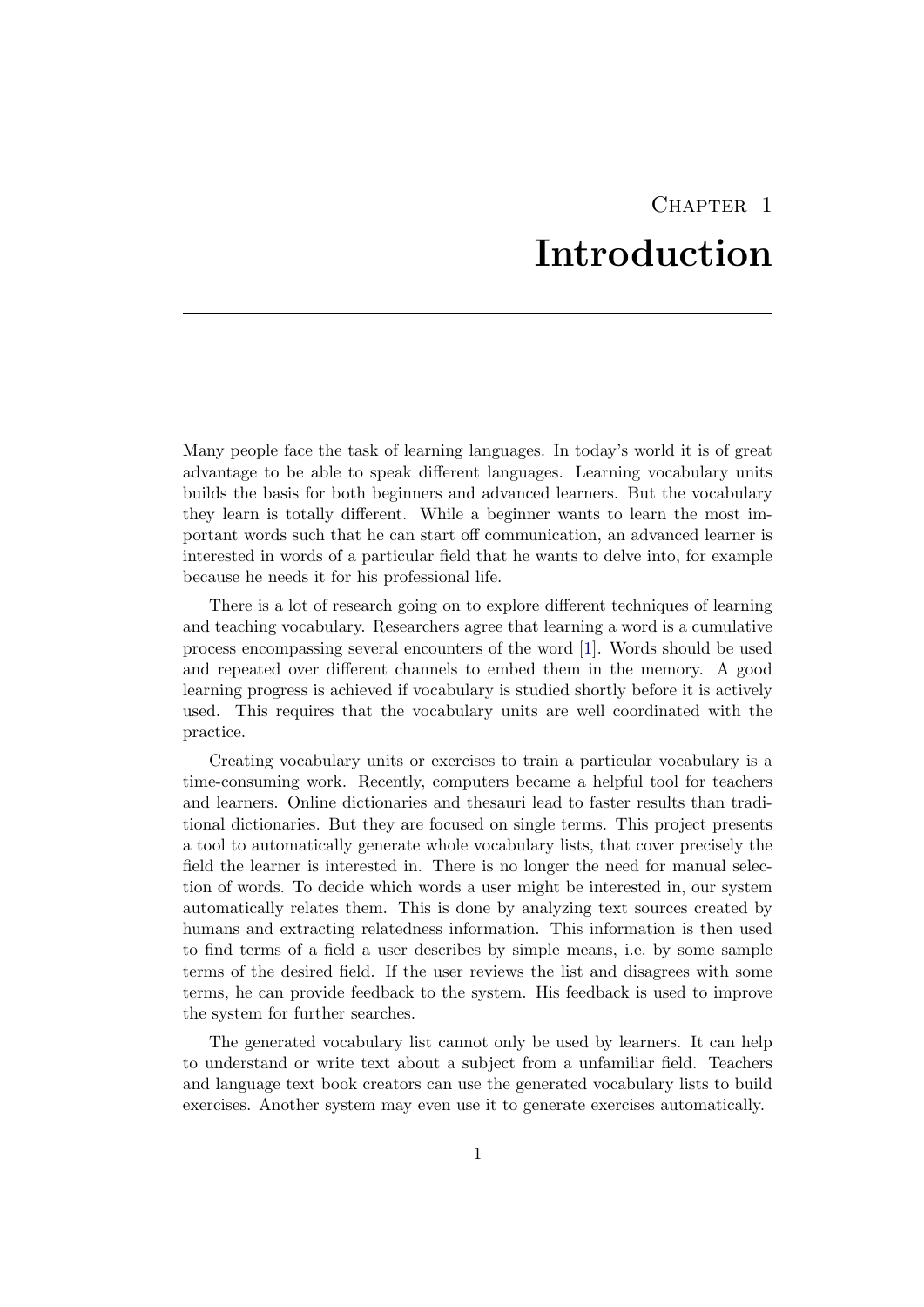### <span id="page-6-0"></span>1.1 Background and Related Work

There are multiple ways how a term might be related to another term, e.g. as synonym, antonym or hypernym. These relations were collected and manually fixed in linguistic resources such as thesauri, ontologies and synonym dictionaries, and are successfully used in various applications, such as query expansion [\[2\]](#page-31-2) and document categorization [\[3\]](#page-31-3). The problem is that for any relation type, a suitable resource with the right domain and language is required, but the construction of such resources is a time-consuming work.

Recently Wikipedia has become popular as a text corpus for automatic extraction of semantic relatedness information. There are various approaches to extract relations. The open-source system  $Serelex<sup>1</sup>$  $Serelex<sup>1</sup>$  $Serelex<sup>1</sup>$  [\[4\]](#page-31-4) uses the abstracts of Wikipedia articles to build definition vectors of the covered concepts. A k-nearest neighbor algorithm and two semantic similarity measures (cosine similarity and Gloss Overlap) are then used to extract relations from the definition vectors. Another system, BabelNet, extends the same idea to a large multilingual semantic network [\[5\]](#page-31-5). It uses both encyclopedic text corpora and lexicographic knowledge from WordNet, a machine-readable lexical database in English [\[6\]](#page-31-6). The extension to other languages is supported by machine translation of the lexical database. But this is not applicable to all languages without additional lexical knowledge because machine translation is a complex problem itself.

Probabilistic Latent Semantic Analysis [\[7\]](#page-31-7) is a technique for the analysis of co-occurrence data, which has applications in other areas apart from natural language processing. In this project it is applied to represent the meaning of terms as a weighted vector of latent concepts. Assessing the relatedness of terms amounts to comparing the corresponding vectors using conventional similarity measures. Explicit Semantic Analysis [\[8\]](#page-31-8) is a variant that uses explicit concepts instead of latent concepts. The explicit concepts are derived from Wikipedia categories.

As mentioned, in any relation extraction process, one or several similarity measures are involved. One work compares five different similarity measures in different contexts [\[9\]](#page-31-9), among them is also the cosine similarity used in this project. Another work explores hybrid semantic similarity measures [\[10\]](#page-31-10).

Applications which use the extracted semantic relations include many fields, from improving Automatic Speech Recognition with WordNet-based semantic relatedness [\[11\]](#page-32-0) to generating vocabulary questions [\[12\]](#page-32-1). This last project is one of the few that also aims on language learners as this project does.

<span id="page-6-1"></span><sup>1</sup> [serelex.cental.be/](http://serelex.cental.be/)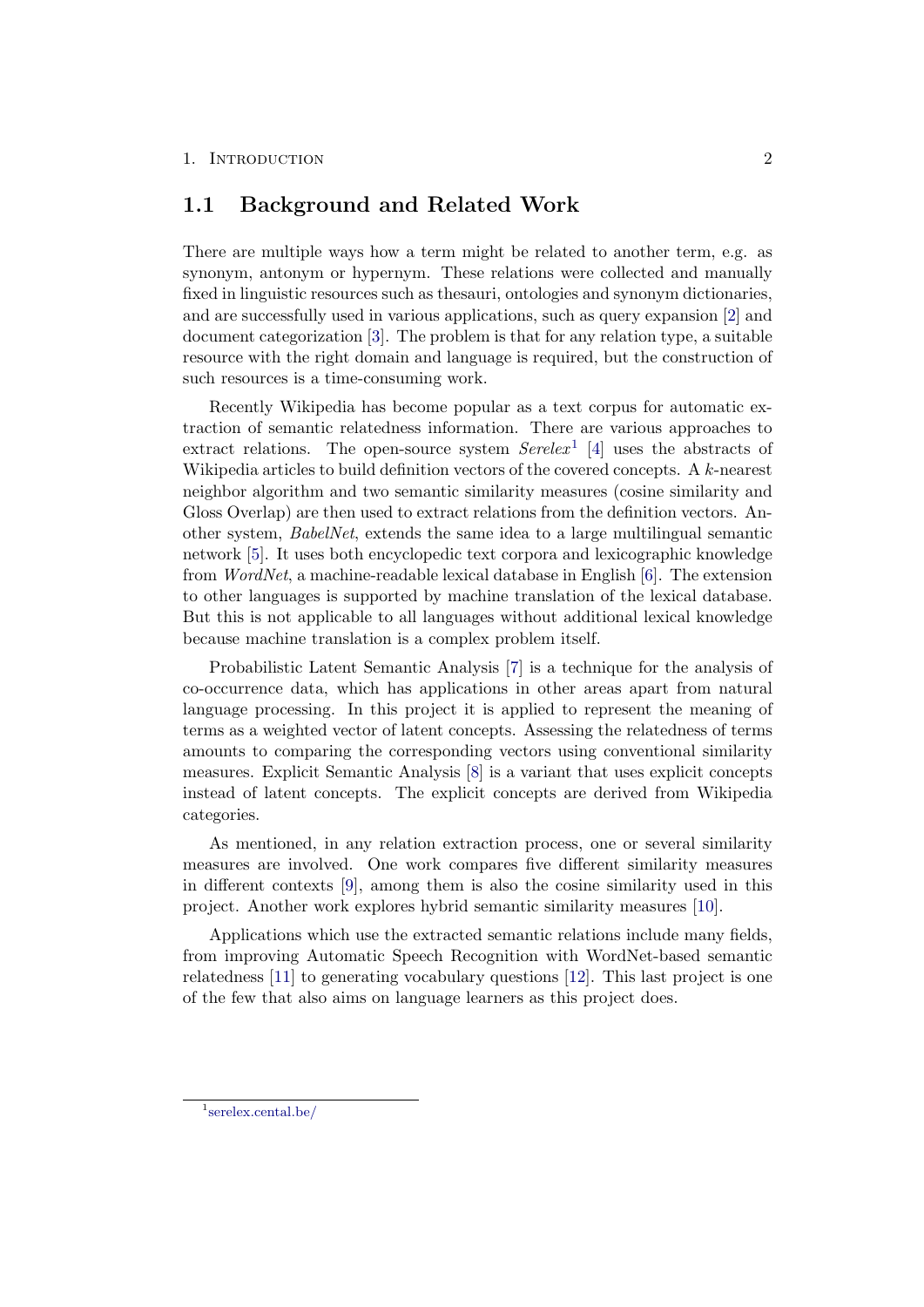## $CHAPTER$  2

## <span id="page-7-0"></span>Semantic Relation Extraction

The overall goal of semantic relation extraction is to annotate terms with information according to some model of semantic relatedness. The model must include a definition of what exactly we refer to as semantically related. In linguistics, it means that terms or symbols have similar meanings. Our purpose is the generation of vocabulary lists for arbitrary semantic fields, where we regard semantic fields as groups of terms that are often used together in natural languages. More precisely, we focus on written language. The simple reason is that it is much more difficult to get access to and to process spoken language. In many languages there is only a small difference between spoken and written language with regard to the used terms. This holds in particular for the English language, for which the system's prototype is built.<sup>[1](#page-7-2)</sup>

In this chapter, we describe how we get from a text corpus to a interactive search for related terms. We start by defining a measure for semantic relatedness. We describe the chosen text corpus and how it is preprocessed. Then, we explain the theoretical basis of the relation extraction and how it is concretely applied. The extracted relatedness information is stored and used to search for related terms by a searching algorithm. Finally, we show how clustering is used to estimate the quality of the search result. We introduce the required algorithms and tools when they are first used.

## <span id="page-7-1"></span>2.1 Measures for Semantic Relatedness

The model of semantic relatedness must define the representation of the semantic relations. We adopt the widely used [\[8,](#page-31-8) [11,](#page-32-0) [10\]](#page-31-10) representation with a number on a one-dimensional, ordinal scale since we are not distinguishing between different subtypes of relations and are measuring only the strength of the relatedness. We choose smaller values to signify stronger related terms.

<span id="page-7-2"></span><sup>&</sup>lt;sup>1</sup>As a counterexample consider languages that do not even know any visual representation, like the original hawaiian language.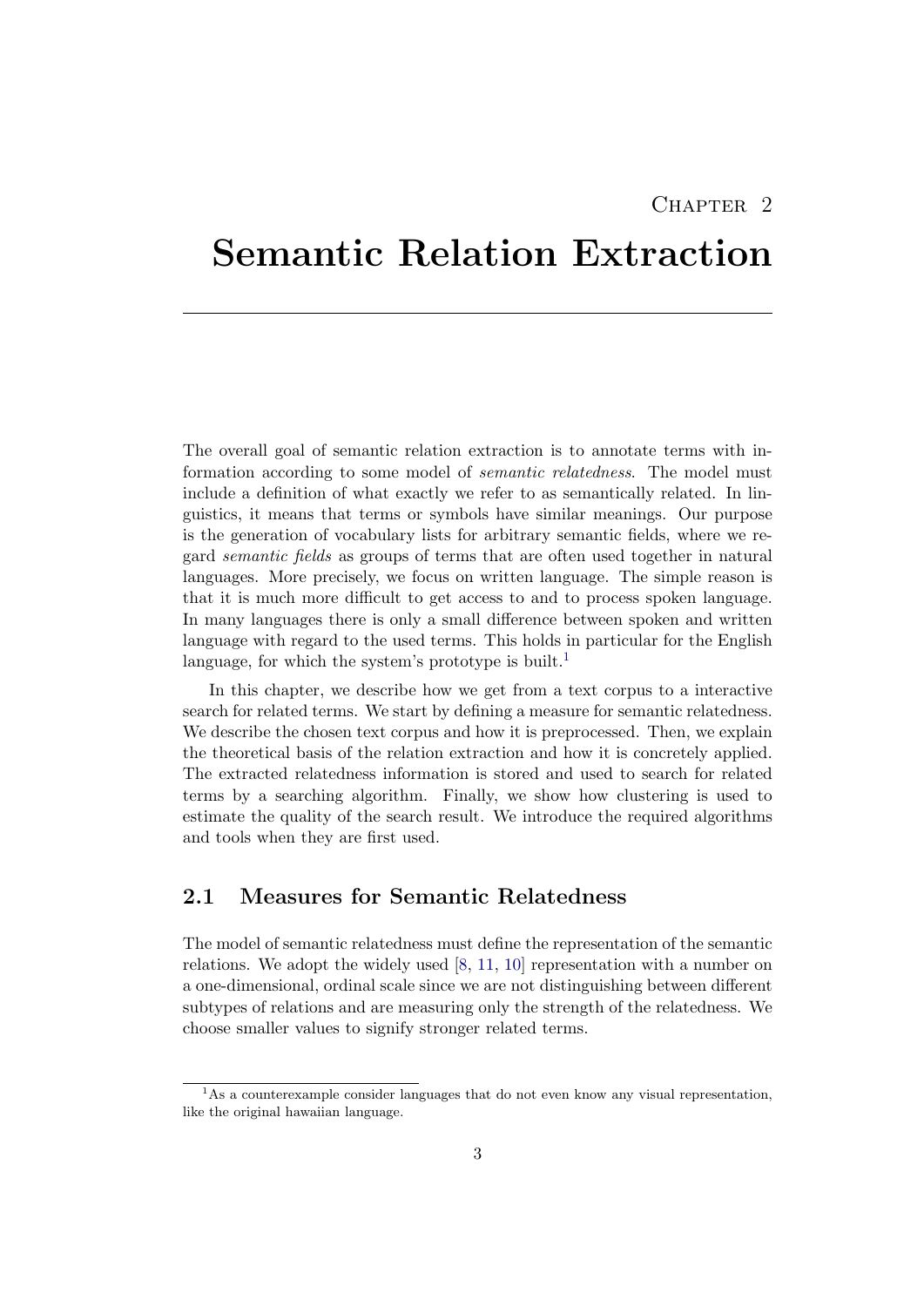**Definition 2.1.** A dissimilarity measure is a function dis :  $V \times V \rightarrow (0, +\infty)$ , that given any pair out of a set of entities  $\mathcal V$ , returns an ordinal number that is smaller for more similar and larger for more dissimilar entities.

There is no dissimilarity measure which is directly applicable to terms. Hence we will need a meta description of terms:

<span id="page-8-1"></span>**Definition 2.2.** A semantic vector is a vector  $v \in \mathbb{R}^s$  associated with an item. The only requirement is that vectors of similar items are close with respect to a well defined measure.

Assume for now that for each term we have such a semantic vector (in Section [2.3](#page-10-0) we will see how to find them). This allows us to use one of the dissimilarity measures defined over vectors in  $\mathbb{R}^s$ . Among them is also the familiar class of distance metrics.

**Definition 2.3.** A *distance metric* for a set of vectors  $\mathcal V$  is a dissimilarity measure that satisfies the following three conditions for all  $u, v, w \in V$ :

| $dis(u, v) = 0 \Leftrightarrow u = v$ | ( <i>identity</i> )   |
|---------------------------------------|-----------------------|
| $dis(u, v) = dis(v, u),$              | (symmetry)            |
| $dis(u, w) \le dis(u, v) + dis(v, w)$ | (triangle inequality) |

<span id="page-8-0"></span>The *Euclidean distance* is a widely used metric, but it is not the best choice for our semantic vectors, because in our model similar terms get mapped roughly to the same direction (not to the same point) in the semantic space. Hence we need a similarity measure based on the angle between vectors. This can lead to different results compared to the euclidean distance as sketched in Figure [2.1.](#page-8-0)



Figure 2.1: The Euclidean distance and the angle between vectors  $u, v, w$  compared. Even though the euclidean distances are related with  $||w - v|| > ||v - u||$ , the angles are in contrast related with  $\beta < \alpha$ .

A frequently used measure [\[13\]](#page-32-2) that only consider angles is the cosine similarity. It is the best choice for similarity calculation between semantic vectors [\[9\]](#page-31-9).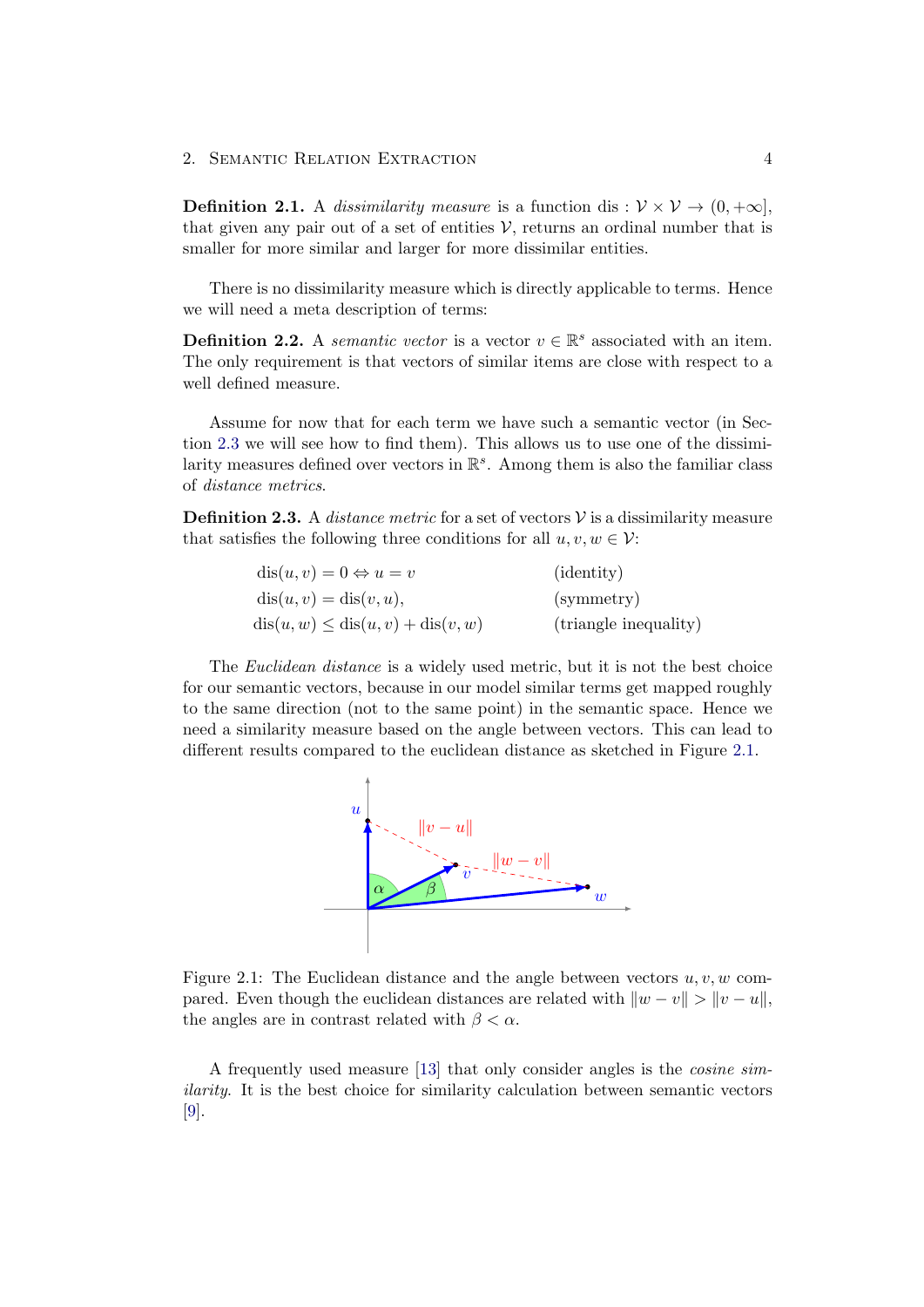**Definition 2.4.** The *cosine similarity* and *dissimilarity* for vectors  $u, v \in \mathbb{R}^s$ are given by

$$
\cos \text{Sim}(u, v) = \frac{u \cdot v}{\|u\| \|v\|} = \cos(\alpha), \quad \cos \text{Dis}(u, v) = 1 - \cos \text{Sim}(u, v). \tag{2.1}
$$

where  $\alpha$  is the angle between u and v and  $\|\cdot\|$  is the L<sub>2</sub>-norm.

Note that if u and v have no negative values,  $\alpha$  cannot be greater than  $90^{\circ}$ and hence cosSim and cosDis ranges only from zero to one. As cosSim does not satisfy the identity condition (consider identical or orthogonal vectors) and the triangle inequality, it is not a metric. cosDis is not a metric either, since it is only a linear function of cosSim.

## <span id="page-9-0"></span>2.2 The Text Corpus

In principle, any text corpus can be used as the basis for text mining. For our purpose, the generation of term lists for given semantic fields, we have indeed some specific requirements. First, we should be able to relate as many terms as possible but at least the terms a native speaker has in its active vocabulary. Second, the text corpus should feature a deep structuring of terms according to the semantic field they are belonging to.

Wikipedia is a free online encyclopedia, which anyone can edit. Each article normally covers one concept. This separation of concepts produces a deep structure which is very valuable to extract semantic relations.[2](#page-9-2) Because a lot of specialists write about their familiar subjects, an impressive high quality of articles is achieved. High quality is important because it implies that an article mentions all terms (and only terms) that are relevant for the covered concept. Wikipedia exists for all main languages to different extents, where the English one is the largest (nearly four million articles). Since no language specific processing is done, the system can easily be adapted for other languages. All articles are freely downloadable as XML dumps.[3](#page-9-3) This properties already motivated other projects to use Wikipedia [\[14,](#page-32-3) [8\]](#page-31-8).

#### <span id="page-9-1"></span>2.2.1 Preprocessing

We would like to extract only the valuable information from the Wikipedia XML dumps. First we remove all Wikipedia markup language. This removes pictures, external URLs, special formatted sidebars and non-alphanumeric text such as phonetics. We also remove spacing such as newlines and punctuation characters.

<span id="page-9-2"></span><sup>&</sup>lt;sup>2</sup>Compare it with a novel: in a novel it would be difficult to assume any particular relation between words in one chapter and words in another chapter.

<span id="page-9-3"></span><sup>3</sup> see [dumps.wikimedia.org](http://dumps.wikimedia.org/)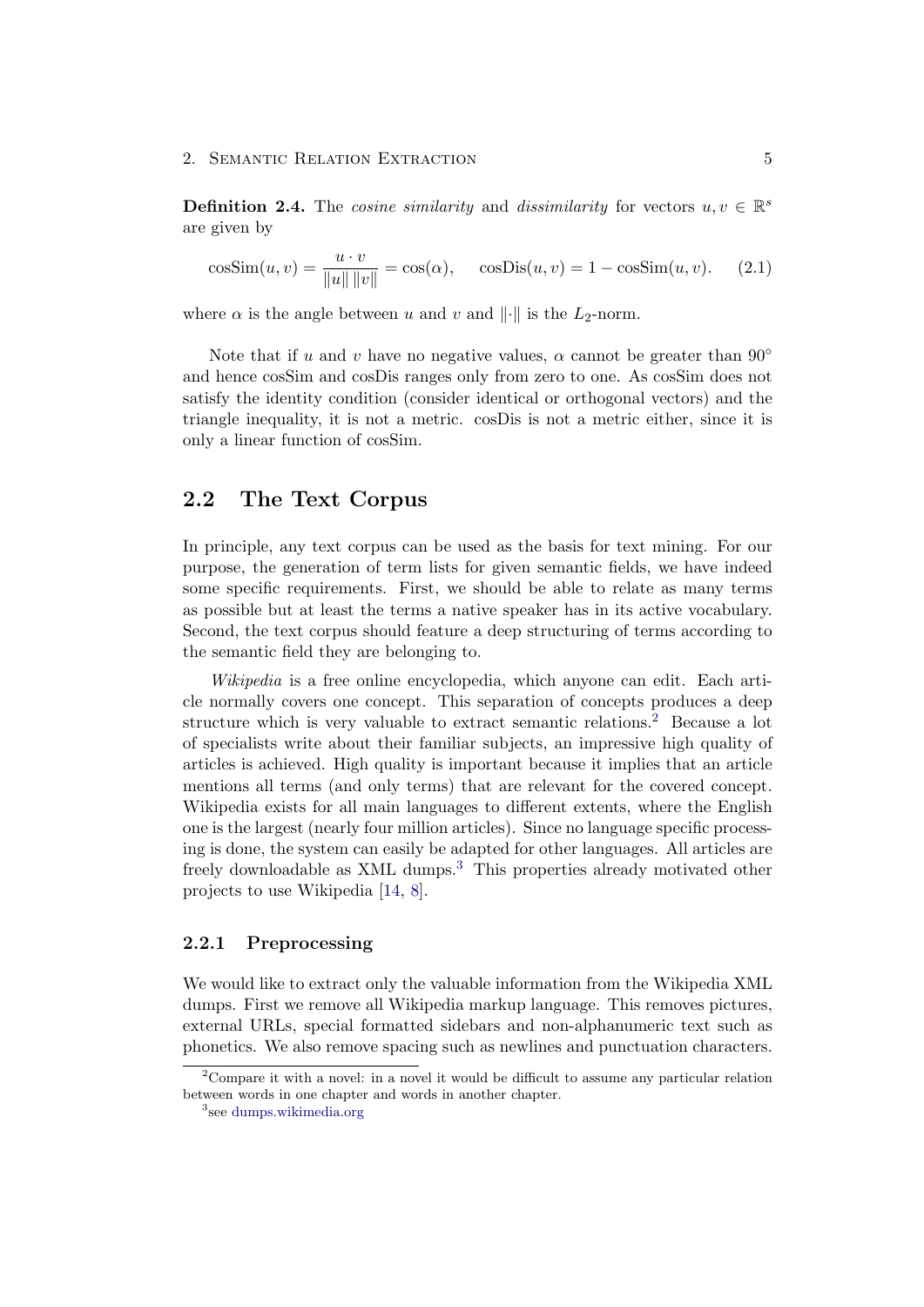What remains are the titles, subtitles and the plain text as a clean list of terms. We still keep up the separation between articles, hence the result from this steps is a set of text documents<sup>[4](#page-10-1)</sup>  $\mathcal{D} = \{d_1, \ldots, d_m\}$ . Each text document  $d_i$  is itself represented as a list of terms.

The documents in  $\mathcal D$  are now again filtered. As proposed by other projects [\[8\]](#page-31-8), we first filter out all words of three and less characters because most of this short words are filler words. Then, all words not appearing in an English vocabulary<sup>[5](#page-10-2)</sup> are filtered out. This is very helpful because words from other languages and names are not present in the filter vocabulary. Finally terms that appear very rarely (less than 10 times) in the text corpus are filtered out, because we are not able to relate them properly [\[9\]](#page-31-9). Now the documents  $\mathcal D$  are ready for the latent semantic analysis.

### <span id="page-10-0"></span>2.3 Probabilistic Latent Semantic Analysis

Probabilistic Latent Semantic Analysis (PLSA) [\[7\]](#page-31-7) is a technique for the analysis of co-occurrence data, which has applications in other areas apart from natural language processing. In this project it is applied to our text corpus to represent the meaning of terms as a weighted vector of latent concepts. Assessing the relatedness of terms amounts to comparing the corresponding vectors using conventional similarity measures. We focus on text data as the corpus even though it is applicable to other types of corpora. Thomas Hoffman describes all details in his paper about PLSA [\[7\]](#page-31-7).

Let  $\mathcal{T} = \{t_1, \ldots, t_n\}$  be a vocabulary of terms in some language and documents  $\mathcal{D} = \{d_1, \ldots, d_m\}$  over the vocabulary  $\mathcal{T}$ , that means only terms from  $\mathcal{T}$ may appear in the documents.<sup>[6](#page-10-3)</sup> Ignoring the order in which terms occur in a document, we can build a so call term-document matrix.

Definition 2.5. The *term-document matrix* is defined as

$$
\mathbf{C} \in \mathbb{N}^{n \times m}, \qquad \mathbf{C} = (\text{count}(t_i, d_j)), \qquad (2.2)
$$

where count $(t, d) \in \mathbb{N}$  returns how often t appears in d. Because documents contain few terms relative to the size of the vocabulary  $\mathcal{T}$ ,  $\mathbf C$  is sparse.

<span id="page-10-1"></span><sup>4</sup>From now on we will call them documents instead of articles follow the notation of referenced papers.

<span id="page-10-2"></span><sup>&</sup>lt;sup>5</sup>The vocabulary of about 40000 words was produced by the intersection between two freely available vocabularies: twl06 from [norvig.com/ngrams/](http://norvig.com/ngrams/) and SCOWL from [wordlist.sourceforge.net/](http://wordlist.sourceforge.net/)

<span id="page-10-3"></span><sup>&</sup>lt;sup>6</sup>Obviously it is easy to collect all occurring terms  $\mathcal T$  if  $\mathcal D$  is given.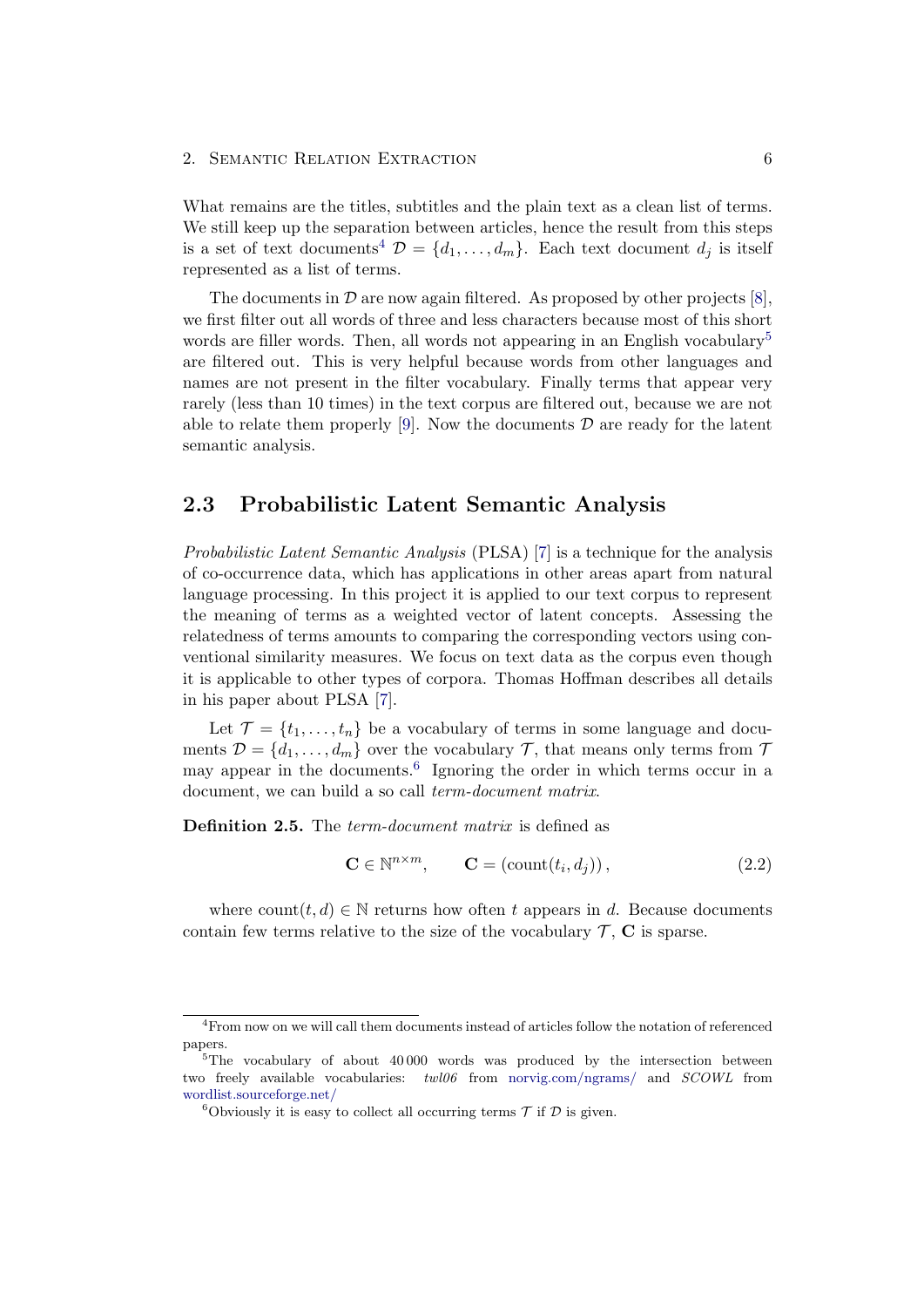We could interpret rows of  $C$  as a representation of terms in a vector space and determine similarity between them. However, the idea of LSA is to reduce these m-dimensional rows first by mapping them to a vector space of lower dimensionality s, called *latent semantic space*. The hope is that we retrieve representational vectors that are no longer sparse and even allow for comparison of terms that do not appear together in a document. The mapping is restricted to linear functions and is derived from a latent variable model.

### <span id="page-11-0"></span>2.3.1 The Aspect Model

We only give the intuition here and refer to Thomas Hofmann's paper [\[7\]](#page-31-7) for further details. The Aspect Model is a latent variable model and states the following assumptions:

- There is a set of aspects  $A = \{a_1, \ldots, a_s\}$ , also called *latent classes*. There is a *latent class variable*  $a \in \mathcal{A}$  which is an unobserved variable, i.e. cannot be measured. Since  $a$  is a categorical variable, it can only take one of the abstract classes in A.
- Each observation of a term  $t$  in a document  $d$  is associated with a latent variable  $a \in \mathcal{A}$ . Intuitively, a is the *only* reason why t appears in d. There is no direct relation between terms and documents.[7](#page-11-1) Aspects are contained in a document by a certain degree and aspects produce terms with a certain probability. Figure [2.2](#page-12-0) visualizes the intuition.

We can interpret the conditional probability vectors  $(Pr(t|a_j))_{j=1,\ldots,s}$  and  $(\Pr(d|a_j))_{j=1,\ldots,s}$  as an alternative description of terms and documents, respectively. This model can be parameterized with

$$
\Pr(d, t) = \sum_{a \in \mathcal{A}} \Pr(a) \Pr(t|a) \Pr(d|a). \tag{2.3}
$$

The model parameters are Pr(a), Pr(t|a) and Pr(d|a) for each  $a \in \mathcal{A}, t \in \mathcal{T}$ and  $d \in \mathcal{D}^8$  $d \in \mathcal{D}^8$ . The model fitting is done by a maximum likelihood estimation. Usually the Expectation Maximization (EM) algorithm is used. Note that this estimation algorithm is non-deterministic. Further details can be found in Section 3.2 of Hofmann's paper [\[7\]](#page-31-7). What matters for our project is the input/output behavior:

<span id="page-11-1"></span> $7t$  and d are so called locally independent.

<span id="page-11-2"></span><sup>&</sup>lt;sup>8</sup>The number of latent classes  $|\mathcal{A}|$  could also be fitted if not predefined.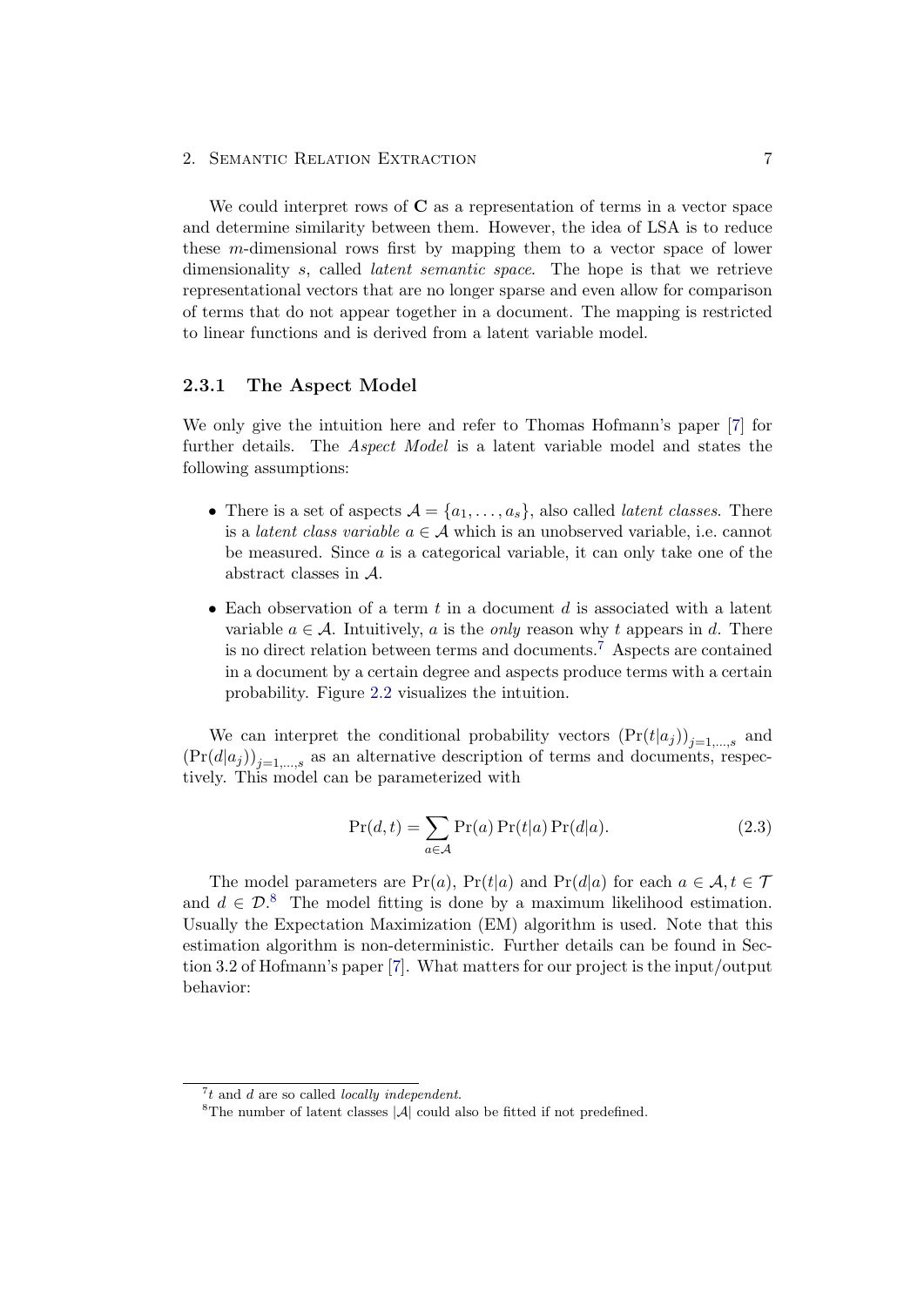<span id="page-12-0"></span>

Figure 2.2: The Aspect Model states that aspects are contained in a document by a certain degree and aspects produce terms with a certain probability. Terms and documents have no direct relation.

- Inputs are the term-document matrix C or a sparse representation thereof, the dimension s of the latent space, and the maximum number of steps that should be done to fit the model.
- **Outputs** are the fitted model parameters. We will only need  $Pr(t|a)$  for each  $a \in \mathcal{A}, t \in \mathcal{T}^{.9}$  $a \in \mathcal{A}, t \in \mathcal{T}^{.9}$  $a \in \mathcal{A}, t \in \mathcal{T}^{.9}$

We can write the output probabilities  $Pr(t|a)$  as vectors  $(Pr(t|a_j))_{j=1,\dots,s}$  for some arbitrary but fixed order of the aspects  $a_i$ . If we recall the Definition [2.2](#page-8-1) we see that this vectors can be interpreted as semantic vectors describing terms  $t \in \mathcal{T}$ . We store them for further use in a database. A lookup in the database is represented by the function

$$
\omega : \mathcal{T} \longrightarrow [0,1]^s,
$$
  

$$
\omega : t \longmapsto \begin{bmatrix} \Pr(t|a_1) \\ \vdots \\ \Pr(t|a_s) \end{bmatrix},
$$

which returns an s-dimensional semantic vector in the latent space for any  $t \in \mathcal{T}$ . The used implementation of PLSA returns all semantic vectors normalized with respect to the  $L_1$ -norm.

<span id="page-12-1"></span> $9$ We also get the other fitted model parameters, such as the vectors characterizing documents  $(\Pr(d|a_j))_{j=1,\ldots,s}$  and the global aspect weights  $\Pr(a)$  for  $a \in \mathcal{A}$ .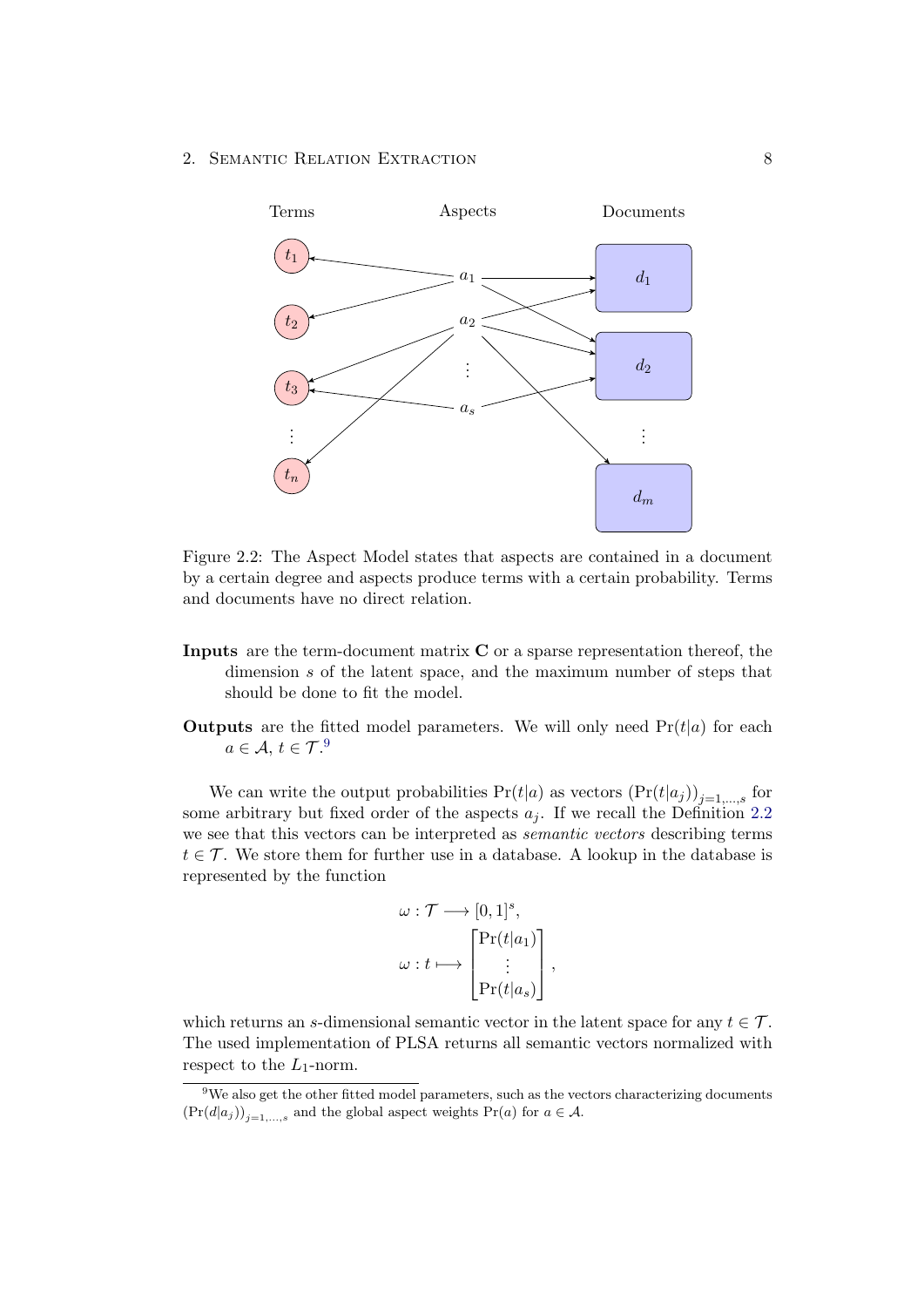#### <span id="page-13-0"></span>2.3.2 Experiment

During the project development the semantic analysis was run with different parameters.[10](#page-13-2) The parameters which subjectively produced the best results were then used to build the prototype described later. The intention of this section is to provide the necessary details to reproduce our results.

In the best run the following parameters where chosen: The number of read Wikipedia articles was limited to 20000 (out of 4.5 millions) to avoid memory overflows. This restriction is notable since some semantic field are worse related even though Wikipedia would cover them. The dimension of the semantic vectors was set to 500, because longer vectors has shown to bring no better quality of the relations. The EM-algorithm was iterated 1000 times, after that the error did not decrease anymore. This settings led to a term-document matrix size of  $(41305, 20000)$ . The entire process took 75.5 hours on our machine.<sup>[11](#page-13-3)</sup>

### <span id="page-13-1"></span>2.4 Semantic Nearest Neighbor Search

Given the terms  $t_i \in \mathcal{T}$ , the previous section explained how we extract their associated semantic vectors  $\omega(t_i)$  in an s-dimensional semantic space. In this section we will discuss how an actual semantic search is done in this space.

To define the strength of semantic relatedness between any two terms  $t_1, t_2$ , we need to define a notion of similarity between them. As we motivated in Section [2.1,](#page-7-1) we do this over the associated semantic vectors  $\omega(t_1)$  and  $\omega(t_2)$ . In Section [2.1,](#page-7-1) we argued why the *cosine similarity* is well suited for this purpose.

The input of a search query made by a user (or another system component) consists of k query terms  $q_i$ ,  $j = 1, ..., k$  and the desired count of related terms  $\ell$  to be returned. Implicitly,  $\ell$  defines the search radius. It is assumed that the query terms are present in the database, hence we have semantic vectors  $u_i = \omega(q_i)$  available. We would like to find the nearest neighbors of these vectors. There are two possible approaches to handle multiple query terms:

- 1. Use each query term vector  $u_i$  as a separate centre point to start a nearest neighbor search off,
- 2. combine the query terms to a single centre by an averaging function and do a single nearest neighbor search starting at this centre point.

<span id="page-13-2"></span> $10$ For this project a python implementation of PLSA from [www.mblondel.org/journal/](http://www.mblondel.org/journal/2010/06/13/lsa-and-plsa-in-python/) was used.

<span id="page-13-3"></span><sup>&</sup>lt;sup>11</sup> Machine: Quad-Core AMD Opteron(tm) Processor 8350, 2.0GHz, 16GB RAM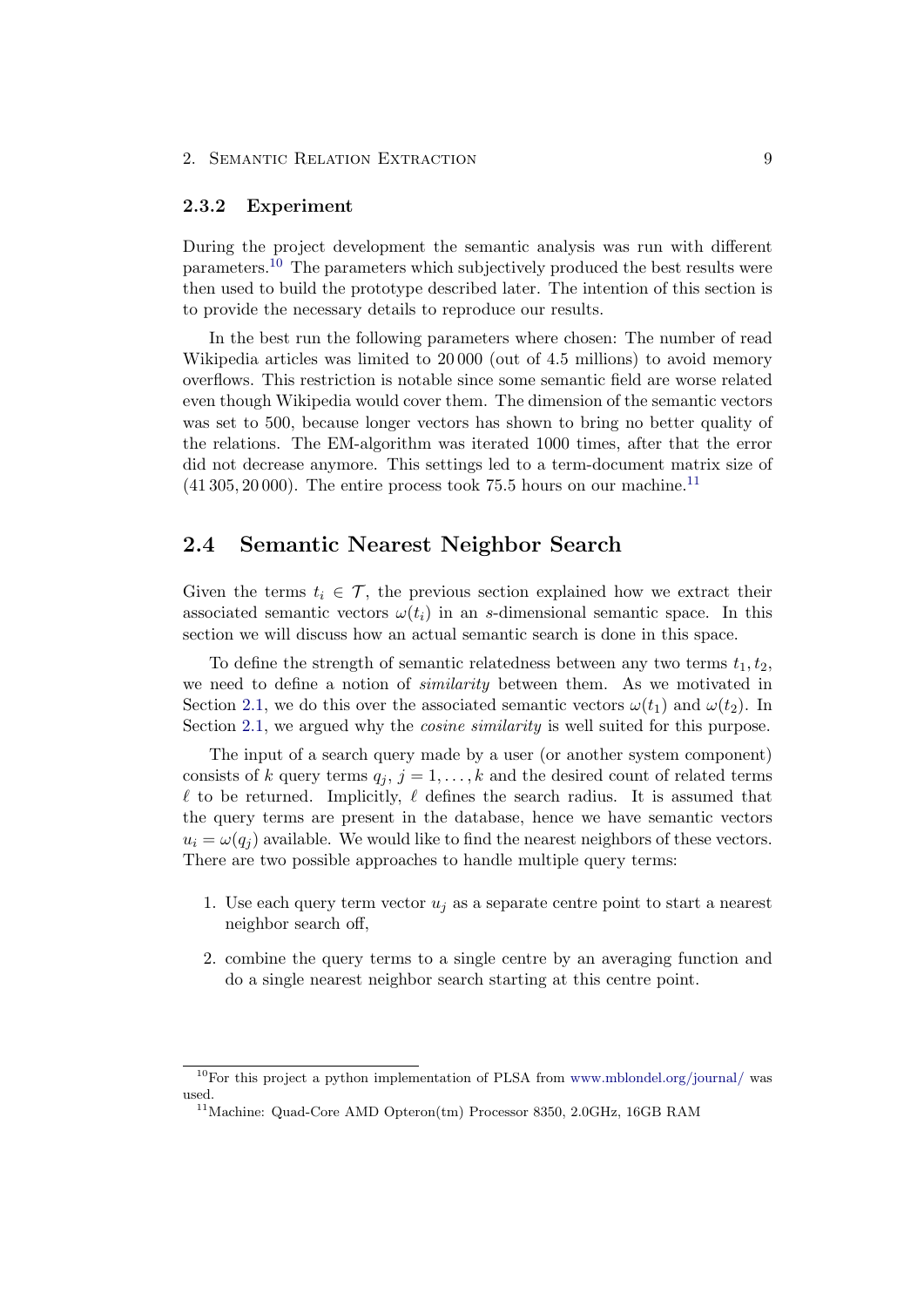This project chooses the second approach because it gives the user a powerful way to transcribe his desired semantic field with several terms which came to his mind. On the systems side, it increases chances that the centre of the query terms actually lies in the desired semantic field. As averaging function the most simple one is chosen, the component-wise arithmetic mean (CAM) in the s-dimensional space:

$$
CAM: \{u_j \in \mathbb{R}^s\} \longrightarrow \mathbb{R}^s,
$$
  

$$
CAM: \{u_1, \dots, u_k\} \longmapsto \frac{1}{k} \sum_{j=1}^k u_k.
$$

Note that the arithmetic mean is based on the Euclidean distance metric. The problem is that the cosine dissimilarity is not a proper metric as discussed in Section [2.1.](#page-7-1) Hence it cannot be used to build an average. Since the query term vectors are normalized with respect to the  $L_1$ -norm (as all semantic vectors), the end of the vectors lie on the hyperplane that meet all axis at plus one. Geometrically the arithmetic mean can be interpreted as the mass centre of the endpoints on this plane and thus is justified to be used here.

**Implementation** Let  $n$  denote again the number of terms in the database. Starting at the resulting single centre c, the nearest neighbor search is done with a brute-force approach: for every term vector  $v_i$ , the distance  $dis(c, v_i)$ is calculated and the nearest  $\ell$  vectors respectively their associated terms are returned. We denote these result terms with  $g_i$  for  $i = 1, \ldots, \ell$ . This idea could be implemented by first sorting all terms by distances dis( $c, v_i$ ) from smallest to largest and taking the first  $\ell$  corresponding terms. This is of time complexity  $\mathcal{O}(n \log n)$ . To avoid a large memory footprint or the need of some external sort algorithm, the search is instead implemented with a max-heap where the ordering is with respect to  $dis(c, v_i)$ . Iterating over all terms, the distance is calculated and put on the heap. The heap's size is bounded to  $\ell$ , such that the furthest term gets removed in each step. In the end, the remaining  $\ell$  terms on the heap are the nearest neighbors of the centre. Because it is a a max-heap, the removal is of constant time complexity. But the insertion in the heap has to seek an item to the bottom in worst case, and the heap depth is bounded to  $\mathcal{O}(\log n)$ . Doing *n* insertions, this again leads to  $\mathcal{O}(n \log n)$  time complexity. So we did not improve with regard to time, but we now only need a single pass over the vectors  $v_i$ , and we need constant memory  $\mathcal{O}(\ell)$ .

Most algorithms that try to improve this search behind the  $\mathcal{O}(n \log n)$ -bound are not suitable for data with more than 20 dimensions as argued by Gionis, Indyk and Motwani [\[15\]](#page-32-4). Their paper present Locality sensitive hashing as one alternative to the brute-force algorithm that also works for more dimensions. It brings a speed improvement at the cost of accuracy and should be considered to make the search fast enough for a productive system.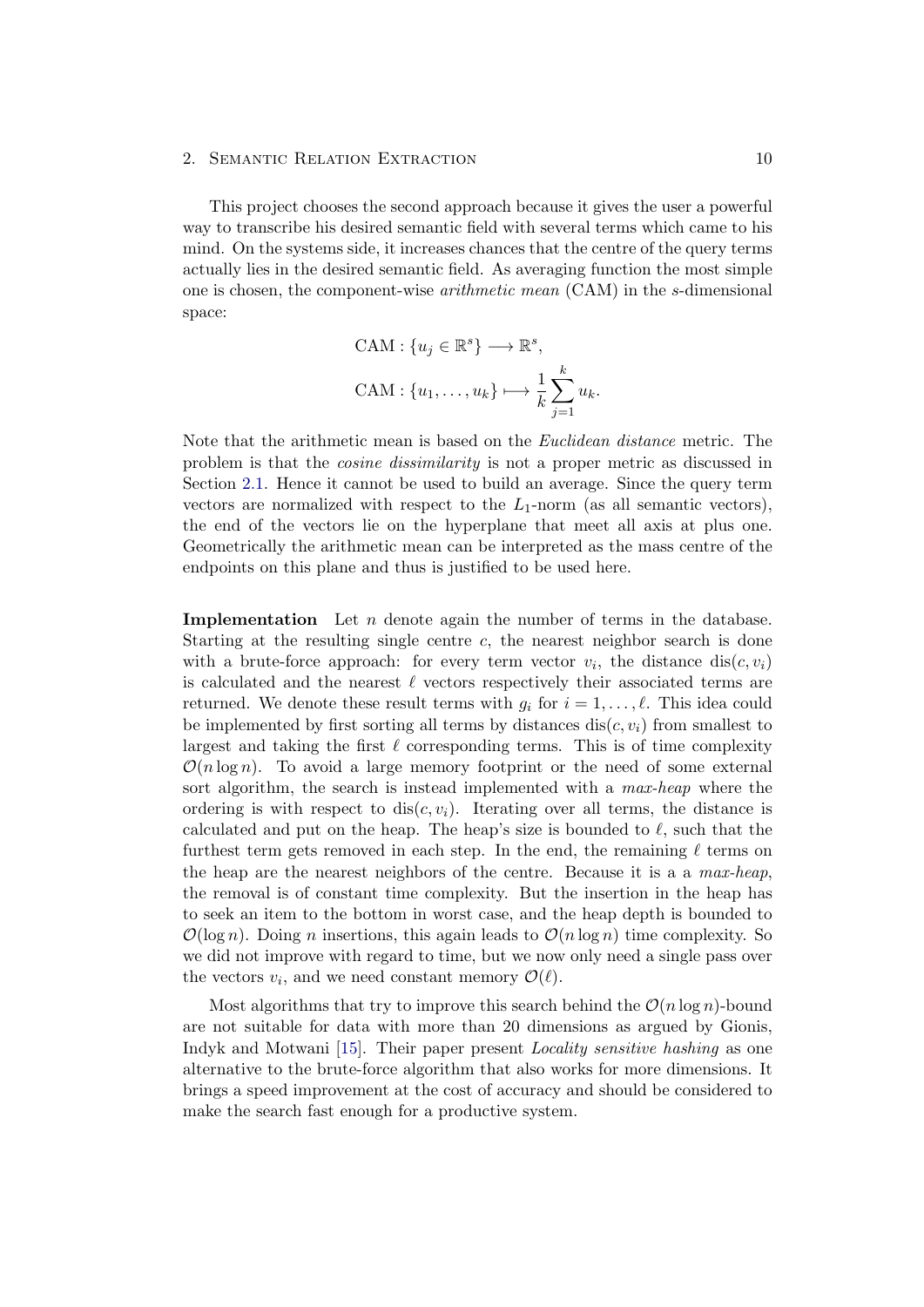<span id="page-15-4"></span><span id="page-15-1"></span>Example 2.6. We start an example here and will develop it while extending the semantic relation extraction process. Table [2.1](#page-15-1) shows the result list for the query terms "evolution" and "life".

| $\mathrm{Term}$    | <b>Distance</b> |  |
|--------------------|-----------------|--|
| <b>H</b> evolution | 0,178           |  |
| darwinian          | 0,263           |  |
| biology            | 0,314           |  |
| biologists         | 0,338           |  |
| darwinism          | 0,344           |  |
| evolutionary       | 0,346           |  |
| scientists         | 0,373           |  |
| $H$ life           | 0,377           |  |
| selection          | 0,418           |  |
| kuhn               | 0,424           |  |
| reproduce          | 0,429           |  |
| scientific         | ${0,429}$       |  |

Table 2.1: The result list for the query "evolution life".

### <span id="page-15-0"></span>2.4.1 Clustering

In this section we explain how the search result from a query can be further analyzed. Consider the case when the related terms of "bug" are searched. "bug" denotes the animal but also an error in a computer program.<sup>[12](#page-15-2)</sup> The two implied semantic fields are very loosely coupled. In linguistics such terms with different meanings but the same spelling and pronunciation are called *homonyms*.<sup>[13](#page-15-3)</sup> They lead a problem. The semantic vectors of the query terms or at least some of them are very distant to each other. This can produce the following undesired results:

- The query vectors' average lies in a different semantic field than every query term.
- Some input terms are not respected at all, because their are overruled by multiple (more semantically related) query terms.

<span id="page-15-2"></span> $12$ The reason why a program error is called a "bug" is that in an early electromechanical computer a moth in the device was causing errors.

<span id="page-15-3"></span> $13$ If the terms have the same etymological origin one calls them polysemes, e.g. "read a  $book$ " vs. "book a hotel".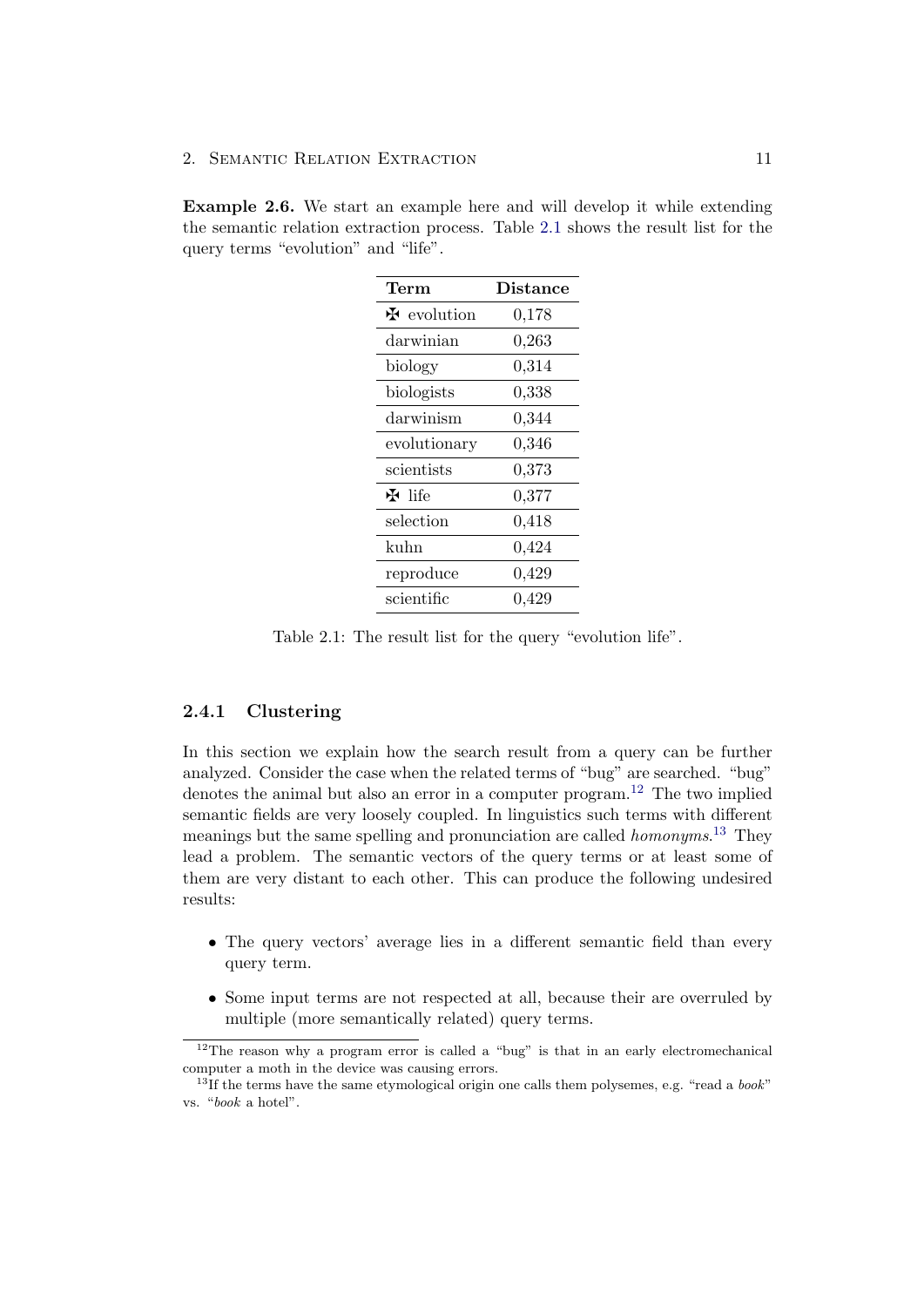The system has to detect these cases and give appropriate feedback to the user. This is achieved by joining the set of all result terms and the query terms, and running a clustering algorithm on the joint sets. If the clustering algorithm classifies some or all query terms as outsiders, the system gives a warning message to the user with the so called problem terms P. This method is summarized in Algorithm [1.](#page-16-0) There are different clustering algorithms. The next paragraph explains why DBSCAN was chosen.

<span id="page-16-0"></span>

| <b>Algorithm 1</b> Analysis of quality of generated term list                         |                                |  |  |
|---------------------------------------------------------------------------------------|--------------------------------|--|--|
| <b>Input:</b> query terms $q_i$ and thereof generated terms $q_i$                     |                                |  |  |
| <b>Output:</b> set of weakly related query terms, called problem terms $P$            |                                |  |  |
| $\mathcal{V} = {\omega(q_i) j = 1, \ldots, k} \cup {\omega(q_i) i = 1, \ldots, \ell}$ |                                |  |  |
| run cluster algorithm on $V$                                                          |                                |  |  |
| $P \leftarrow \emptyset$                                                              | $\triangleright$ Problem terms |  |  |
| for all $v_i \in V$ do                                                                |                                |  |  |
| if $v_i$ is not part of any cluster then                                              |                                |  |  |
| add term belonging to $v_i$ to set P                                                  |                                |  |  |
| end if                                                                                |                                |  |  |
| end for                                                                               |                                |  |  |
|                                                                                       |                                |  |  |

#### DBSCAN

The DBSCAN clustering algorithm [\[16\]](#page-32-5) qualifies for our problem because of the following reasons:

- No starting points required: Beforehand we do not know how many clusters there are. The estimation of the number of clusters should be included in the clustering algorithm.
- Any cluster shape is tolerated: DBSCAN is able to identify clusters which are not of spherical nor elliptical form. This works because the search is based on density of points (not their distance). We need that property because the semantic fields can have any shape in the latent semantic space and field boundaries are in general not hard but identifiable by a decrease of density.
- Detection of Noise: *DBSCAN* can detect points not belonging to any cluster and classifies them as noise. We need this ability to determine if some query terms are semantically unrelated, which is the case when query term vectors are classified as noise.

These properties are visualized in Figure [2.3.](#page-17-0)

In the following we explain the idea of DBSCAN in more detail. DBSCAN takes two input parameters MinPts and  $\epsilon$ . They are crucial for the following definitions.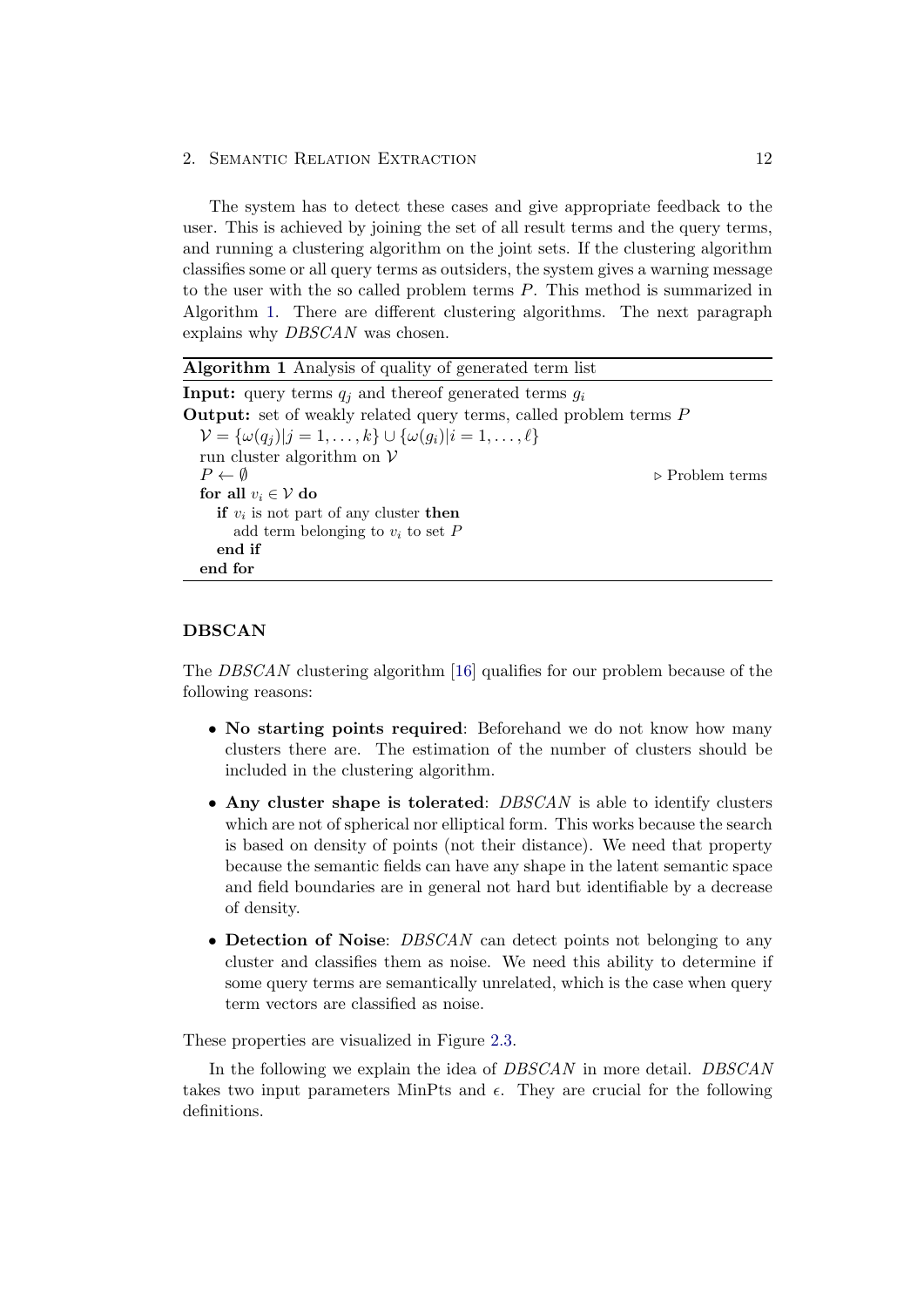<span id="page-17-0"></span>

Figure 2.3: Application of the *DBSCAN* clustering algorithm to a set of demo points. Border points are drawn as small points and outsiders as crosses.

**Definition 2.7.** The  $\epsilon$ -neighborhood of a point u, denoted by  $N_{\epsilon}(u)$ , is defined by

$$
N_{\epsilon}(u): \{v \in \mathcal{V} | \text{dist}(u, v) \leq \epsilon\},\
$$

where  $V$  is the set of all points and here dist is a proper distance metric<sup>[14](#page-17-1)</sup> defined for their domain. Obviously the  $\epsilon$ -neighborhood relation is symmetric, reflexive and not transitive.

The cluster algorithm first assigns each point into one of these classes (in this order):

- Core points are all points  $u$  that have more than MinPts within their  $\epsilon$ -neighborhood, i.e.  $|N_{\epsilon}(u)| >$  MinPts.
- Border points have less than MinPts points within their  $\epsilon$ -neighborhood but are in the  $\epsilon$ -neighborhood of a core point. Border points need a special treatment to find cluster boundaries (i.e. density drops), because the  $\epsilon$ neighborhood of border points in general contains significantly less points than the  $\epsilon$ -neighborhood of a core point.
- Noise points are all points that are neither a core point nor a border point.

<span id="page-17-1"></span><sup>&</sup>lt;sup>14</sup>Neighborhoods can also be defined more general for any dissimilarity measure.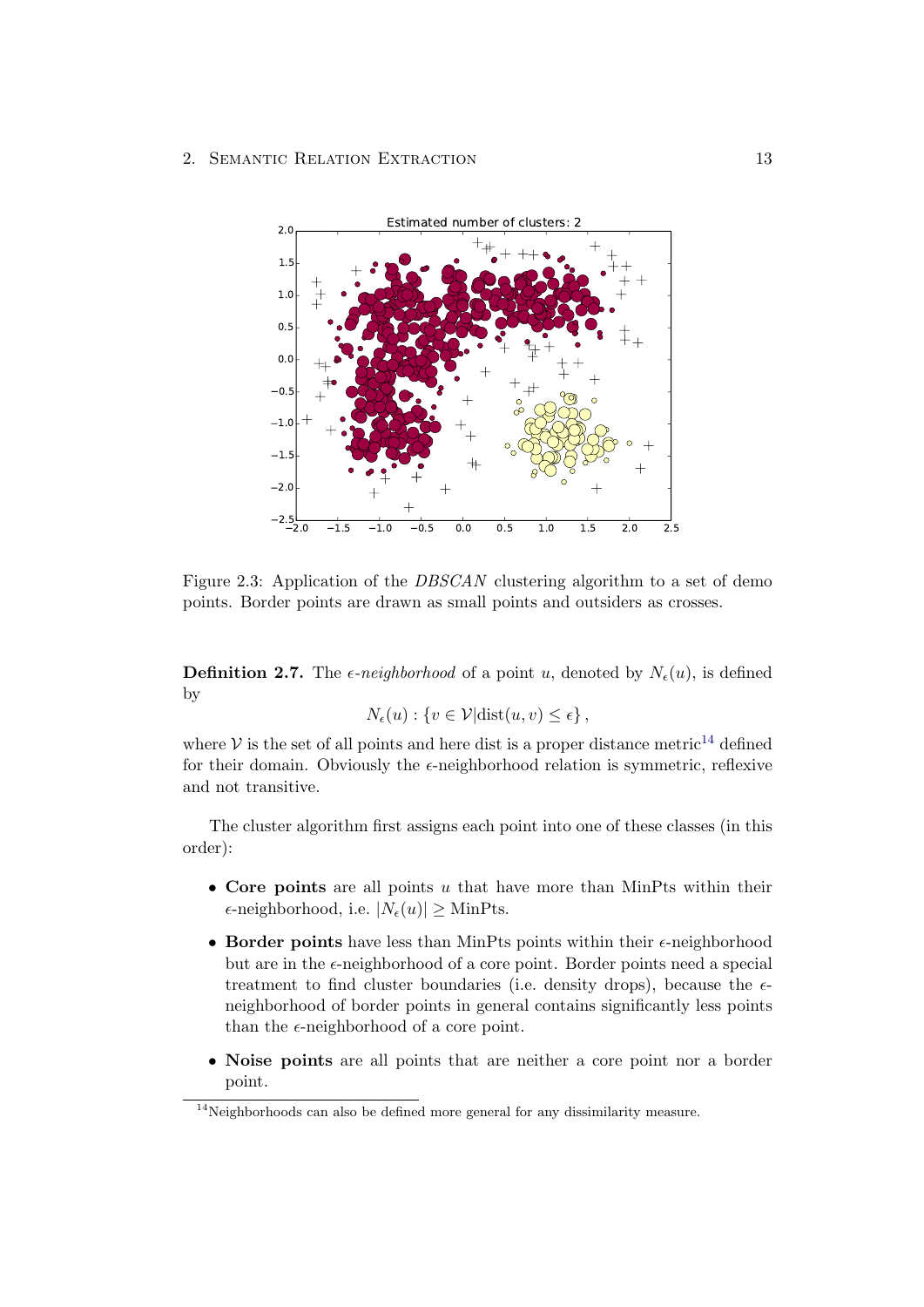Noise points already have their final label as outsiders and henceforth can be ignored. An edge is added between any two core points that have a distance smaller than  $\epsilon$ , i.e. they are in each others  $\epsilon$ -neighborhood (remember that the relation is symmetric). Each connected set of core points now results in a cluster. Finally each border point is arbitrarily assigned to one of the clusters containing its associated core points. This last step is the only non-deterministic one.

The run time complexity of this algorithm depends on the availability of efficient spacial access methods for region queries. If e.g. an  $R^*$ -Tree with a worst case depth of  $\mathcal{O}(\log n)$  is available, the run time complexity for a single region query is expected to be  $\mathcal{O}(\log n)^{15}$  $\mathcal{O}(\log n)^{15}$  $\mathcal{O}(\log n)^{15}$ . The implementation proposed [\[16\]](#page-32-5) uses at most one region query per point in the database, hence the total run time complexity is  $\mathcal{O}(n \log n)$ . But it degrades to  $\mathcal{O}(n^2)$  if the spatial search for near points is done by brute-force.

Since *DBSCAN* relies on a metric, the *cosine similarity* disqualifies for the cluster analysis. In the system's prototype the semantic vectors are therefore interpreted in the Euclidean space. This approach has shown to work well, especially to detect unrelated query terms.

Example 2.8. We continue the Example [2.6](#page-15-4) by adding the harmless looking query term "tree". The result list is shown in Table [2.2.](#page-19-0) For an non-computer scientist this result may be a surprise because the terms have totally changed. The reason lies in the added query term. "tree" is actually a polyseme, its structure in nature has motivated mathematicians to use it to describe an mathematical object. Since it is most often used in the context of computer science, and Wikipedia as our text corpus has a very high coverage of these fields, "tree" is strongly associated with this field. The query term "life" did not even find its way into the result list because it is too distant (0.72). Interesting is also that "parsimony" is the nearest term of the centre. If you know that parsimony is actually a method to estimate the structure of evolutionary trees of life [\[17\]](#page-32-6), this result is reasonable.

<span id="page-18-0"></span><sup>&</sup>lt;sup>15</sup>We additionally must assume that the  $\epsilon$ -neighborhoods are small (i.e. have a small constant upper bound) compared to the total number of points.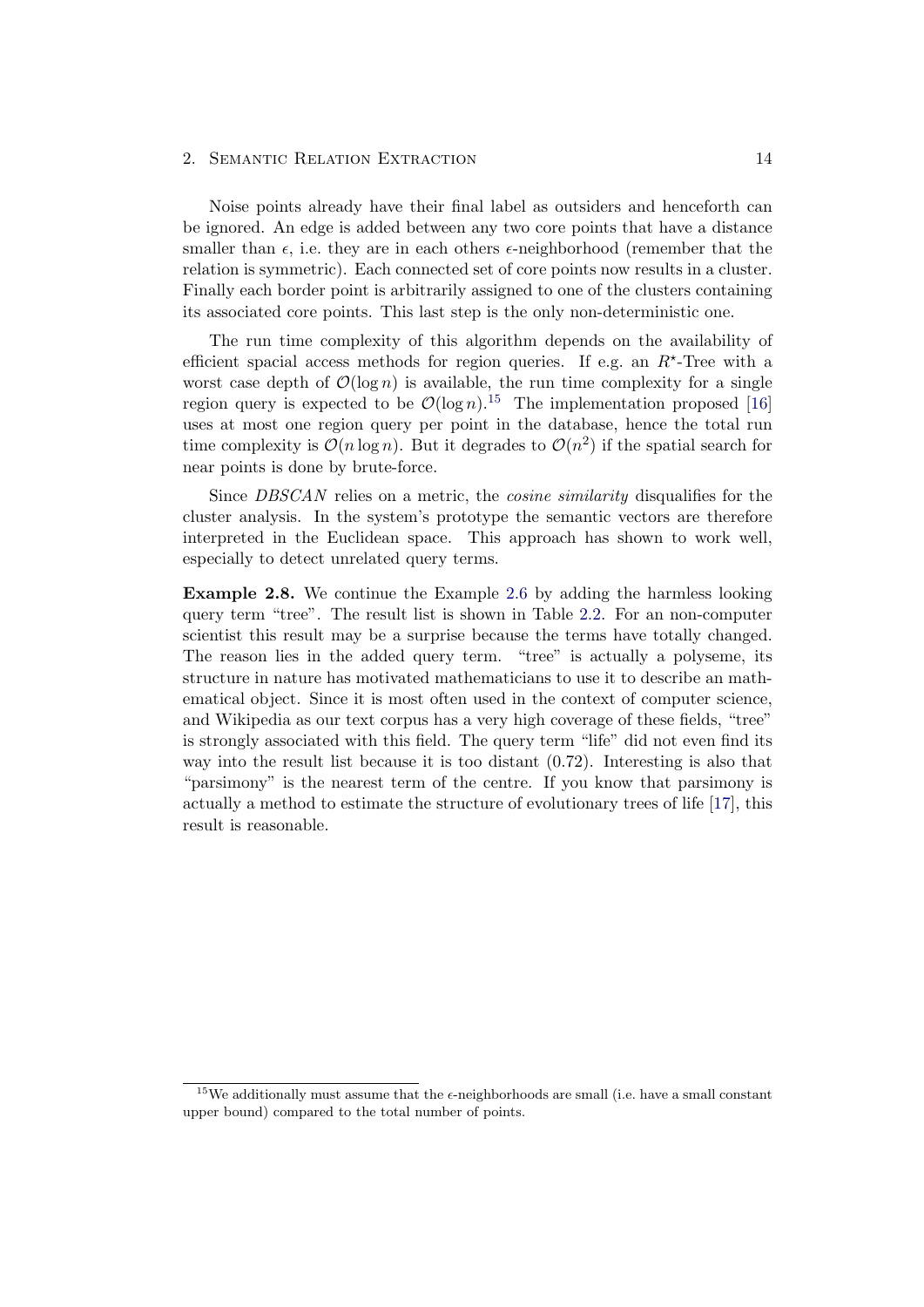<span id="page-19-0"></span>

| $\operatorname{Term}$              | <b>Distance</b> | Cluster |
|------------------------------------|-----------------|---------|
| parsimony                          | 0,073           | 0       |
| $\mathbf{\ddot{H}}$ tree           | 0,106           | 0       |
| node                               | 0,109           | 0       |
| trees                              | 0,116           | 0       |
| nodes                              | 0,117           | 0       |
| huffman                            | 0,126           | 0       |
| bootstraps                         | 0,127           | 0       |
| grandparent                        | 0,134           | 0       |
| rebalancing                        | 0,171           | -1      |
| bootstrap                          | 0,279           | -1      |
| farris                             | 0,354           | -1      |
| $\mathbf{\mathbf{\Phi}}$ evolution | 0,629           | -1      |

Table 2.2: The result list for the query "evolution life tree". Because "tree" is a polyseme and often used in the context of computer science, it is strongly associated with this field. It overrules the other query terms and produces a list with computer science terms.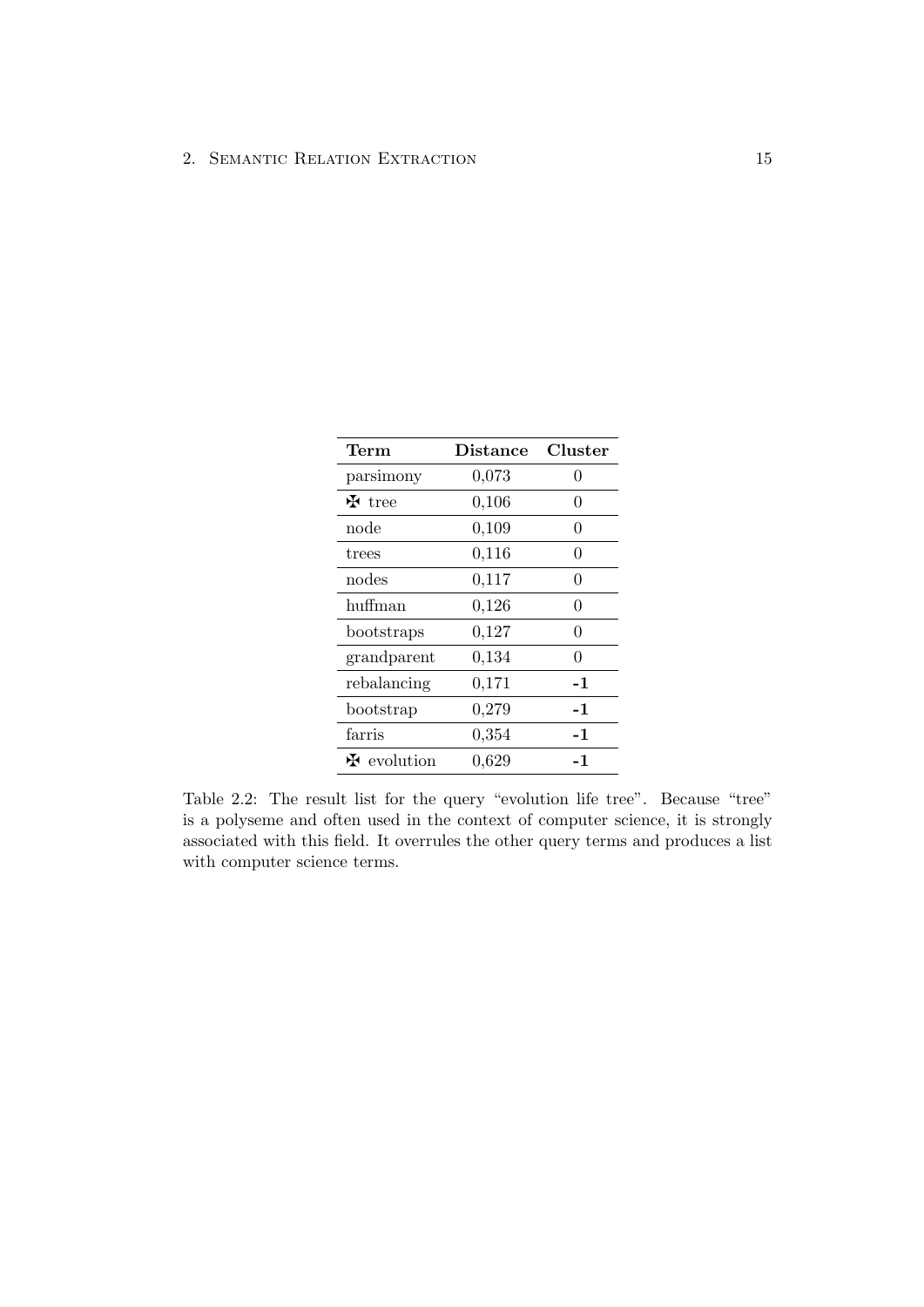## CHAPTER<sub>3</sub>

# <span id="page-20-0"></span>Collaborative Vocabulary Improvement

In Chapter [2](#page-7-0) we saw how to extract semantic relations from Wikipedia and find the static representations of terms in a latent semantic space. We saw how to search for similar terms based on these representations and generate vocabulary lists out of one or several query terms. But there are several reasons why the result lists might not be satisfying:

- 1. The text corpus is not perfect. They may not or only weakly cover some semantic fields. Hence the extracted relations might not be satisfying.
- 2. There are terms that are simply not desired even if they belong to the desired field, because they are too abstract, too specific etc.
- 3. There are many plausible semantic fields that are not simultaneously representable in the semantic space alongside "stronger" semantic fields, e.g. music instruments (example in Appendix [A\)](#page-33-0).

All three cases are solvable with external help. A user should be able to adjust generated lists to his wishes. To solve the issue in the third case the user is forced to create the list completely by himself. What the system can contribute is that user input in the form of reviewed or self-created lists is conserved in time and made utilizable for other users. Of course this is already done by sharing whole lists with others, but it would be better to use the feedback to improve newly generated, similar lists too. In our system this goal is achieved by giving the user two options: A user can review a list and vote terms up or down or he can let the system derive the ratings for a particular list. Such a mechanism belongs to the field of Recommender Systems.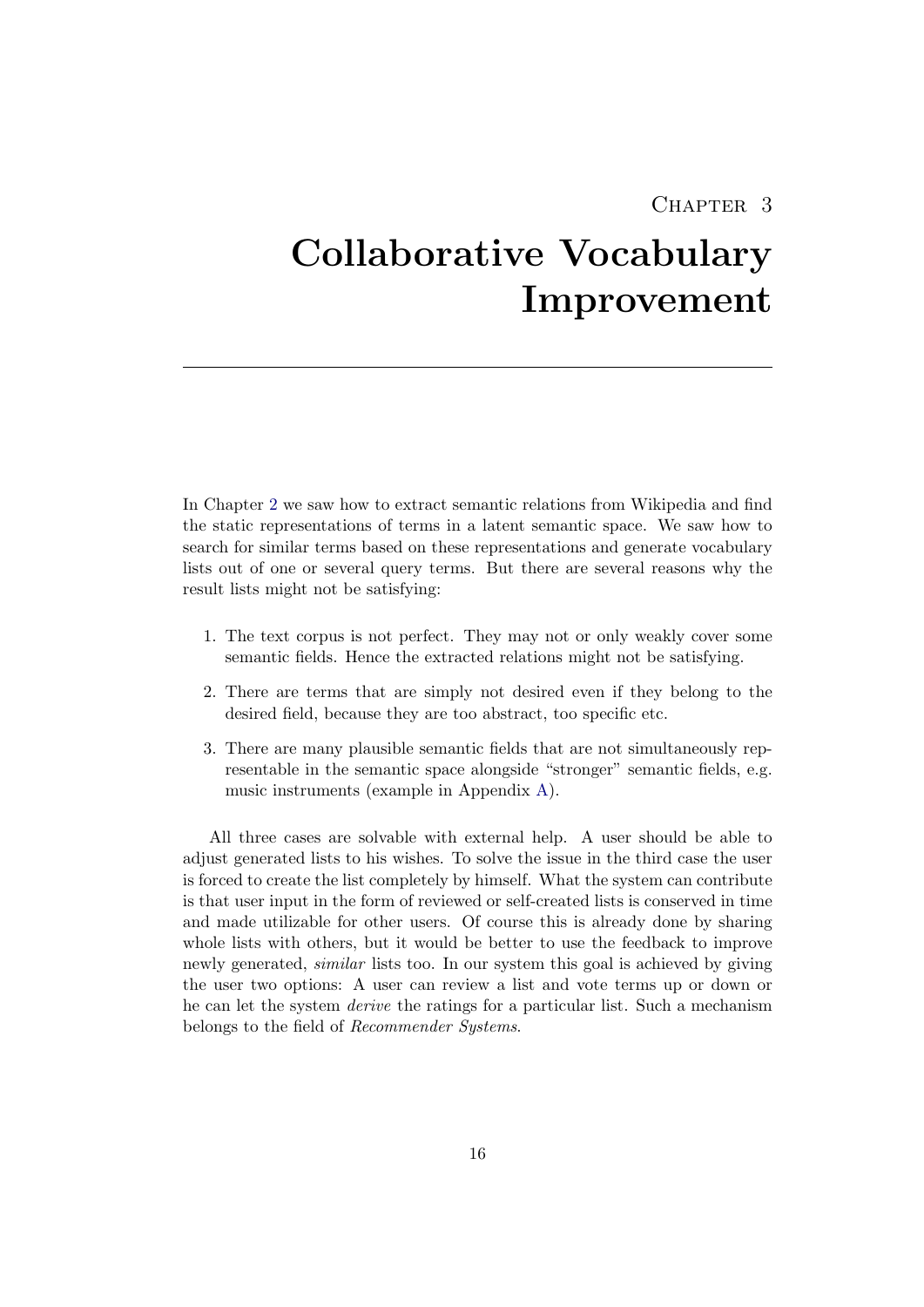## <span id="page-21-0"></span>3.1 Content-based vs. Collaborative Recommender Systems

We denote a rating of an item z made by a user p with  $r_p(z)$ . When a rating is not explicitly made by the user but the system can estimate it based on other ratings, we speak about an estimated rating, denoted with  $\widetilde{r}_p(z)$ .

In a content-based recommender system, the rating  $\widetilde{r}_n(z)$  is estimated based on previously explicitly given ratings of user  $p$  [\[18\]](#page-32-7). The system tries to find commonalities between the items by comparing their static properties. This properties only depend on the item and are equal for all users. For example a music recommendation system tries to identify interpreters, the style or origin of songs previously liked by p and derives by some heuristic if p likes a song he has not rated yet.

Collaborative Recommender Systems, also known as Collaborative Filtering requires several users. The rating  $\tilde{r}_p(z)$  is derived from ratings  $\tilde{r}_{p_j}(z)$  of *other*<br>users n, who are similar to n and rated item  $z$  too <sup>1</sup>. In contrast to content based users  $p_j$  who are similar to p and rated item z too.<sup>[1](#page-21-1)</sup> In contrast to content-based recommender systems, there are no static properties of the items used to derive ratings.

Our recommender system can be seen as a variant of a content-based one since we do not (or not yet) make a distinction between users. Indeed, our system is equivalent to a system where every action is done by a single anonymous user. We want the recommendations on the level of terms, hence items correspond to terms in our system. To derive a rating of a term in the context of a (newly generated) list L, we look at how the terms were rated in *similar* lists  $L_k$ . Hence we need a similarity measure between lists. This similarity measure serves as a weight of the influence another rating has. Our system contains also aspects from a collaborative recommender system, because the ratings of all users are (equally) used to improve the derivation of ratings.

#### Similarity Measure

There exist different measures of similarity. We will interpret lists as unordered sets of terms and use the following measure:

<span id="page-21-2"></span>**Definition 3.1.** The normalized similarity between two sets (of terms)  $X$  and Y, known as *resemblance* or *Jaccard similarity*, is

$$
\text{sim}(X, Y) = \frac{|X \cap Y|}{|X \cup Y|} \in [0, 1]. \tag{3.1}
$$

<span id="page-21-1"></span><sup>&</sup>lt;sup>1</sup>Note that we now also need a measure of similarity between users. This measure can be based on separate user characteristics, but is usually calculated based on all the user's ratings.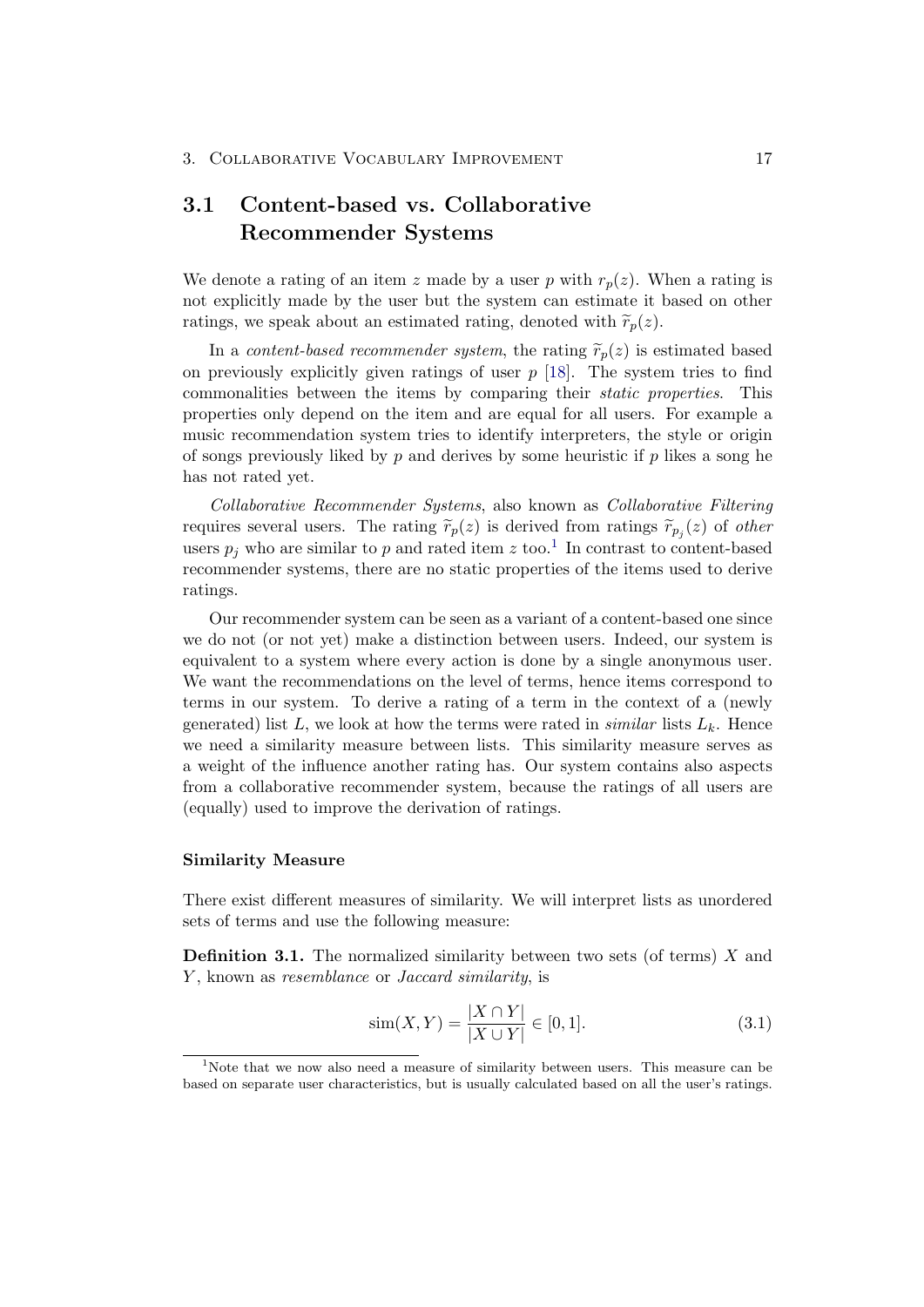### <span id="page-22-0"></span>3.2 Rating derivation

Let L denote some list. Let  $L^{(c_j)}$  denote the cluster  $c_j$  of L, as it were found by the clustering algorithm described in Section [2.4.1.](#page-15-0) Note that  $L$  and  $c_j$  have both an identity apart from the terms they contain, i.e. multiple lists  $L_a, L_b$  or clusters  $c_i, c_j$  containing exactly the same terms can exist.

Before we can explain how ratings are derived, we have to care about a problem. Recall that lists may consist of clusters of terms which are from very different semantic fields, e.g. if the list is user-generated. An example is sketched in Figure [3.1.](#page-22-1) In this situation ratings from  $L_1$  about terms in the intersection  $L_1 \cap L_2$  are valuable to derive ratings in  $L_2$ . But ratings from  $L_2$  have basically no weight because the similarity  $\text{sim}(L_1, L_2)$  is very low since  $L_1$  has a second very big cluster not part of the intersection.

<span id="page-22-1"></span>

Figure 3.1: Two sample lists  $L_1$  and  $L_2$  in the latent semantic space showing the problem of clustered lists: Even though  $L_1$  and  $L_2$  have many common points in one cluster, their Jaccard similarity is very low.

The solution is to derive ratings based on similarities of clusters, instead of similarities of lists. Note that since Definition [3.1](#page-21-2) is stated for sets, it also works for clusters. Hence  $\text{sim}(c_i, c_j)$  is valid to use. In this model, from each cluster  $c_i$  that a user reviewed, a rating can be retrieved. In the system's prototype a simple binary rating mechanism is used: the user can vote terms in a list up or down. We denote this user rating with

$$
r_{c_i}(t) = \begin{cases} 0 & \text{if the user voted down term } t \text{ in the list } c_i \text{ belongs to,} \\ 1 & \text{if the user voted up term } t \text{ in the list } c_i \text{ belongs to.} \end{cases}
$$
(3.2)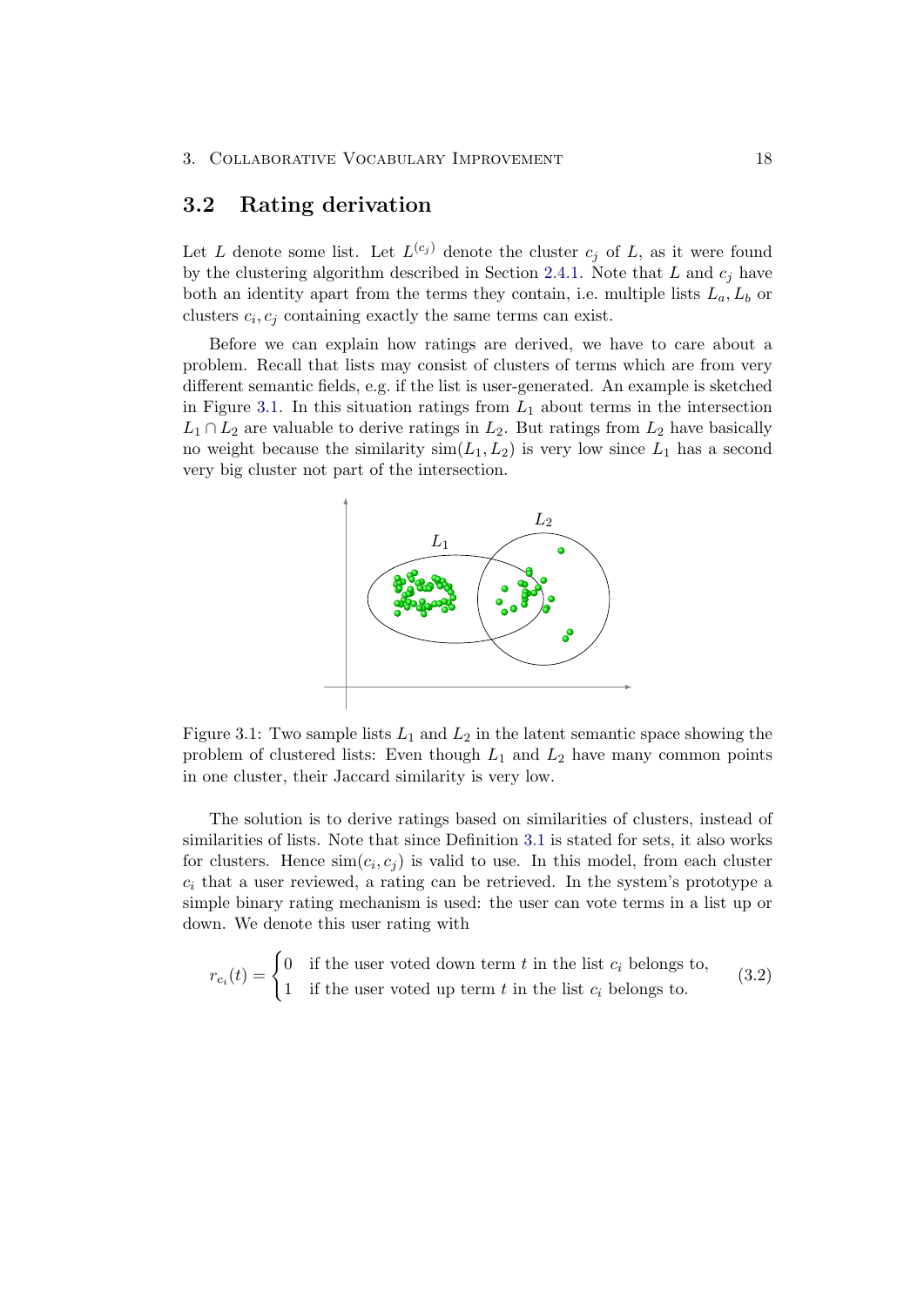#### 3. COLLABORATIVE VOCABULARY IMPROVEMENT 19

For all terms t (belonging to cluster  $c_i$ ) of a list that has not been reviewed yet, we can derive ratings with the aggregation function [\[18\]](#page-32-7)

$$
\widetilde{r}_{c_j}(t) = K_{c_j} \sum_{c_i \neq c_j} r_{c_i}(t) \cdot \text{sim}(c_i, c_j), \qquad (3.3)
$$

where  $K_{c_j}$  serves as a normalization factor and is given by

$$
K_{c_j} = \frac{1}{\sum_{c_i \neq c_j} |\text{sim}(c_i, c_j)|}.
$$
\n(3.4)

As we see from the formula,  $\text{sim}(c_i, c_j)$  serves as the weights for the aggregated ratings and is equal to zero if  $c_i$  and  $c_j$  do not share any terms. In the system's prototype the estimated rating is interpreted like that: For a threshold value  $R = 0.5$ , if  $\widetilde{r}_{c_j}(t) >= R$  for the cluster  $c_j$  to which t belongs to, then t is active, meaning it is displayed in the list. Otherwise  $t$  is proposed to be removed from the list. See Section [4.2](#page-26-0) for more details how ratings could be interpreted.

An open question remains: when some terms are voted down respectively are removed from the list, should they still be considered for similarity calculations? They should not, which becomes clear in the example sketched in Figure [3.2.](#page-23-0) Because a user removed nearly all terms from  $L_2$  that are in the intersection with  $L_1$ ,  $L_1$  should influence the derived ratings in  $L_2$  very little. This leads to an update of the Definition [3.1:](#page-21-2)

**Definition 3.2.** The normalized similarity between two clusters  $c_i$  and  $c_j$  is

$$
\text{sim}'(c_i, c_j) = \text{sim}(\{t \in c_i | r_{c_i}(t) > R\}, \{t \in c_j | r_{c_j}(t) > R\}),\tag{3.5}
$$

<span id="page-23-0"></span>where  $R$  is again a threshold value to set a term as *active*.



Figure 3.2: Two sample lists  $L_1$  and  $L_2$  in the latent semantic space where  $L_2$ deleted most of the terms (drawn crossed out) from the intersection with  $L_1$ .

Example 3.3. In this example we first generate the two lists shown in Table [3.1](#page-24-0) and then generate a third list where we let the system derive the ratings (Table [3.2\)](#page-24-1).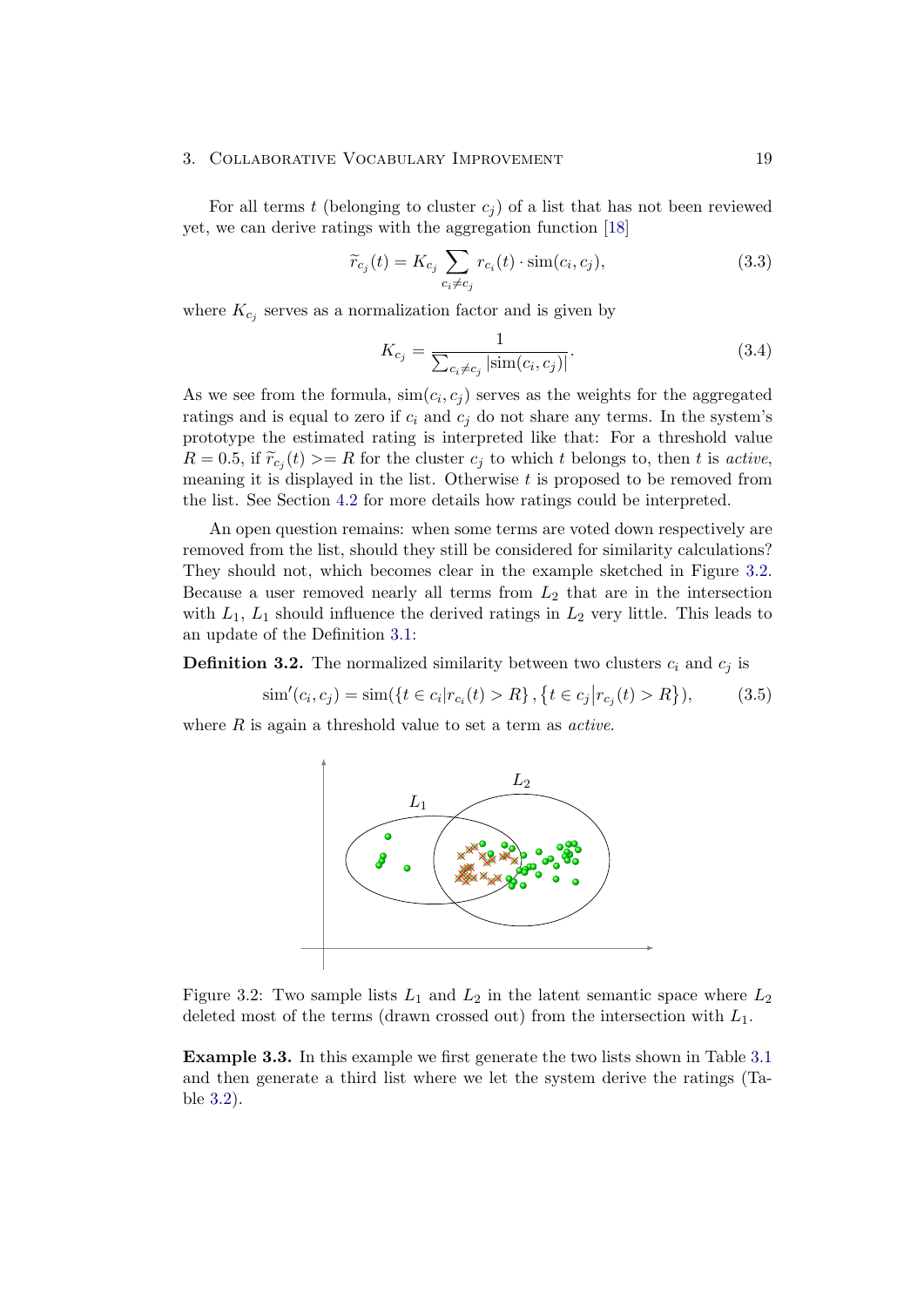### <span id="page-24-0"></span>3. COLLABORATIVE VOCABULARY IMPROVEMENT 20

| Term        | Rating          | Term                     | Rating  |
|-------------|-----------------|--------------------------|---------|
| $H$ traffic | 1,00            | $\mathbf{\dot{H}}$ train | 1,00    |
| taxis       | 1,00            | trains                   | 1,00    |
| commuter    | 1,00            | rail                     | 1,00    |
| connecting  | 1,00            | commuter                 | 1,00    |
| congestion  | 1,00            | roads                    | 0,00    |
| rail        | 0,00            | railway                  | 1,00    |
| railway     | 0,00            | freight                  | 1,00    |
| trans       | 1,00            | fares                    | 1,00    |
| trans       | 0,00            | tunnel                   | 1,00    |
| expressway  | 1,00            | monorail                 | 1,00    |
| transport   | 1,00            | railways                 | 1,00    |
| routes      | 1,00            | eurotunnel               | 1,00    |
|             | $(a)$ "traffic" | (b)                      | "train" |

<span id="page-24-1"></span>Table 3.1: The result lists for the queries "traffic" and "train". Terms marked with  $\oslash$  were voted down by the user and thus have a rating of zero.

| Term             | Rating    |  |
|------------------|-----------|--|
| $H$ taxi         | 1,00      |  |
| taxis            | 1,00      |  |
| commuter         | 1,00      |  |
| minibus          | 1,00      |  |
| trams            | 1,00      |  |
| road             | 1,00      |  |
| fares            | 1,00      |  |
| expressway       | 1,00      |  |
| $\it railway$    | 0,54      |  |
| trains           | $_{0,54}$ |  |
| $_{raid}$        | $_{0,54}$ |  |
| $\mathit{roads}$ | 0,00      |  |

Table 3.2: The result list for the query "taxi". The system derived the ratings based on the user ratings given in Table [3.1a](#page-24-0) and Table [3.1b.](#page-24-0) The terms "railway", "trains" and "rail" have a middle rating, because they were only voted down in the "traffic"-list but appear also in the "train"-list.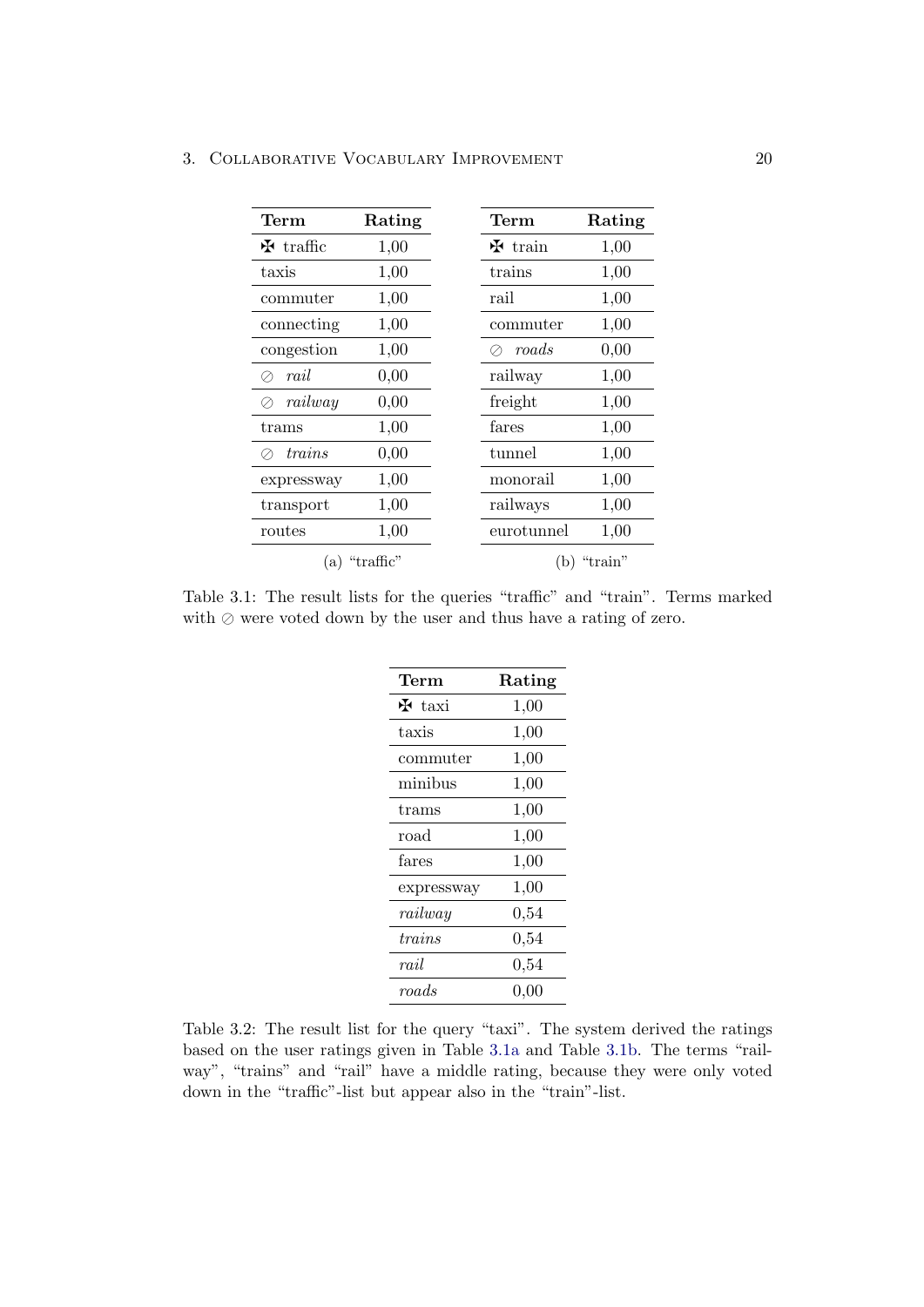## <span id="page-25-0"></span>CHAPTER<sub>4</sub> System Prototype

For demonstration purposes, a browser-based prototype of the trainer was created. It is available under [demo.vocminder.com.](http://demo.vocminder.com) The back-end is built with Python<sup>[1](#page-25-2)</sup> and Django<sup>[2](#page-25-3)</sup>. As front-end the responsive Bootstrap<sup>[3](#page-25-4)</sup> template system was choosen.

## <span id="page-25-1"></span>4.1 Data Model

We will have a look at the most important model components. The full data model of the trainer can be found in Appendix [B.](#page-34-0) With Django, models are described with Python classes and are then mapped to a relational model  $(MySQL<sup>4</sup>)$  $(MySQL<sup>4</sup>)$  $(MySQL<sup>4</sup>)$ automatically. This results in the following (simplified) relations. Primary keys are bold, foreign keys are underlined.

- List (list id, name,  $\dots$ )
- Term (term id, language id, text, data)
- Occurrence (occurrence id, list id, term id, is query, cluster, distance, rating)

The text attribute of the Term relation holds the term itself and data is a Binary Field into which the semantic vector is serialized. When a query is executed, a new List table is created and each returned term is stored as an entry in a Many-to-Many-Relation between List and Term in the Occurrence table. Its associated attributes are self-explaining and hold all the information gained through the semantic relation extraction described in Chapter [2](#page-7-0) and the rating mechanism described in Chapter [3.](#page-20-0)

<span id="page-25-2"></span><sup>&</sup>lt;sup>1</sup>See [www.python.org](http://www.python.org/)

<span id="page-25-3"></span><sup>2</sup>See [www.djangoproject.com](https://www.djangoproject.com/)

<span id="page-25-4"></span><sup>3</sup>See [getbootstrap.com](http://getbootstrap.com/)

<span id="page-25-5"></span><sup>4</sup>See [dev.mysql.com](http://dev.mysql.com/)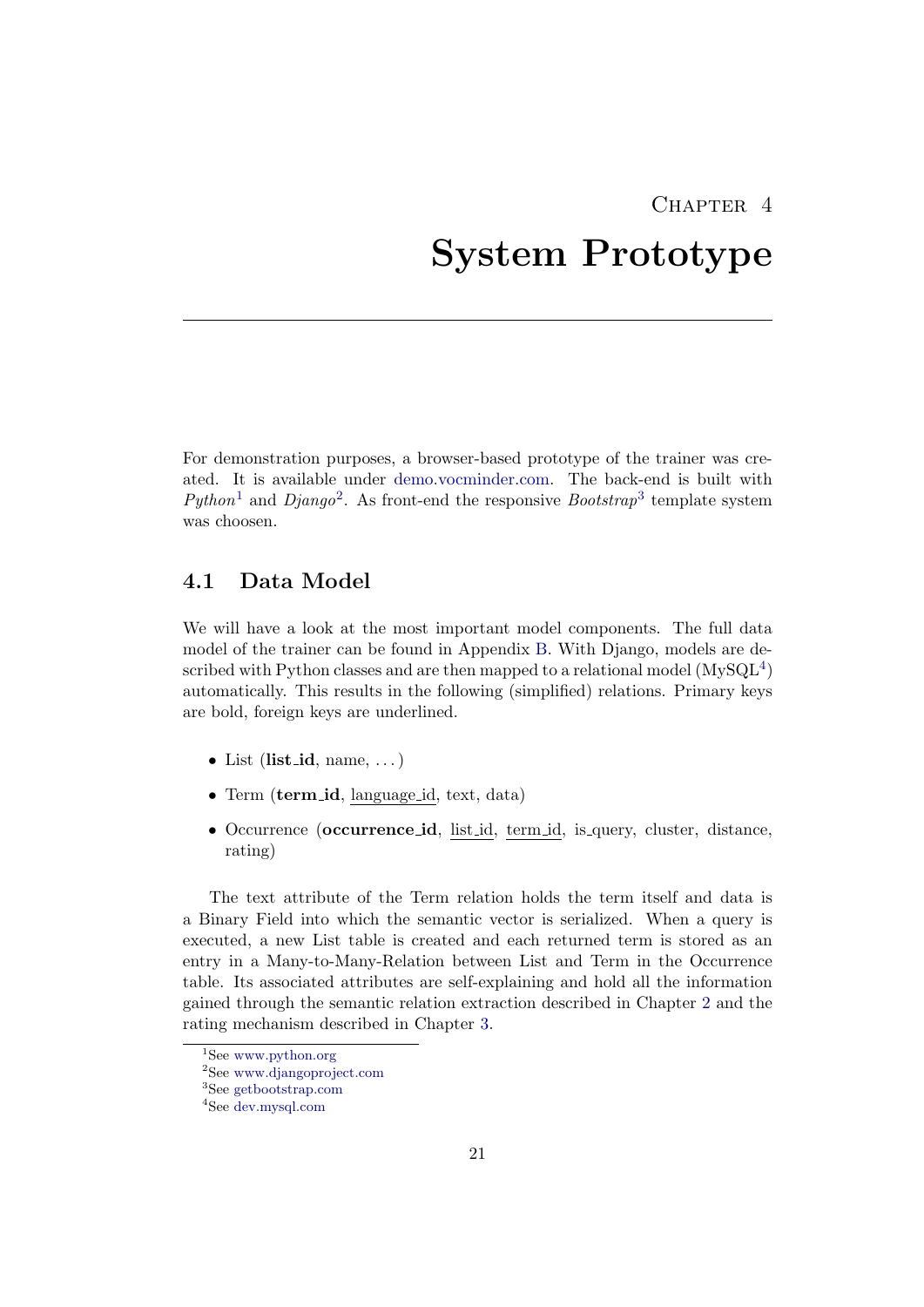## <span id="page-26-0"></span>4.2 User Interaction

In the following we list some use cases that are implemented in the prototype. Each use case is roughly associated with one view accessible from the menu bar.

- The Generate View allows the user to enter arbitrary query terms and the desired length  $\ell$  of the vocabulary list. If the query terms are found in the Term relation, the system is doing the semantic nearest neighbor search and the clustering. The resulting list presents each term with the distance to the query term centre and the cluster index, where minus one means that the term is classified as an outsider. If some or all query terms are not included in any cluster, a warning is displayed that the query terms are difficult to relate. Figure [4.1](#page-28-0) shows a screenshot of this view.
- In the List Overview the user can browse through generated lists, create new lists or delete existing ones.
- In the **Detail View** of a list, the user can vote terms up or down within the list which make them display enabled or disabled respectively. Alternatively, the user can let the system derive the ratings. The idea is to combine this two mechanisms. The user lets the system derive the initial ratings and adjusts them where needed. This can also be seen in Figure [4.1.](#page-28-0)

## <span id="page-26-1"></span>4.3 Possible Extensions

The following components not implemented in the prototype could be included in a productive system:

- Multi-user support: In the prototype we only considered one anonymous user. In a productive system we should differentiate between users in at least two areas:
	- Vocabulary lists should be controlled by their creators, hence access and modifications should be monitored. A more automatic solution for the recommender system component would be to assess the users' expert knowledge and use this as a weight for the impact of their ratings.
	- The recommender system could be extended to also use collaborative filtering methods, to reflect different desires of users. Primary school students may want vocabulary lists of simple terms while students prefer lists of an extended range of terms.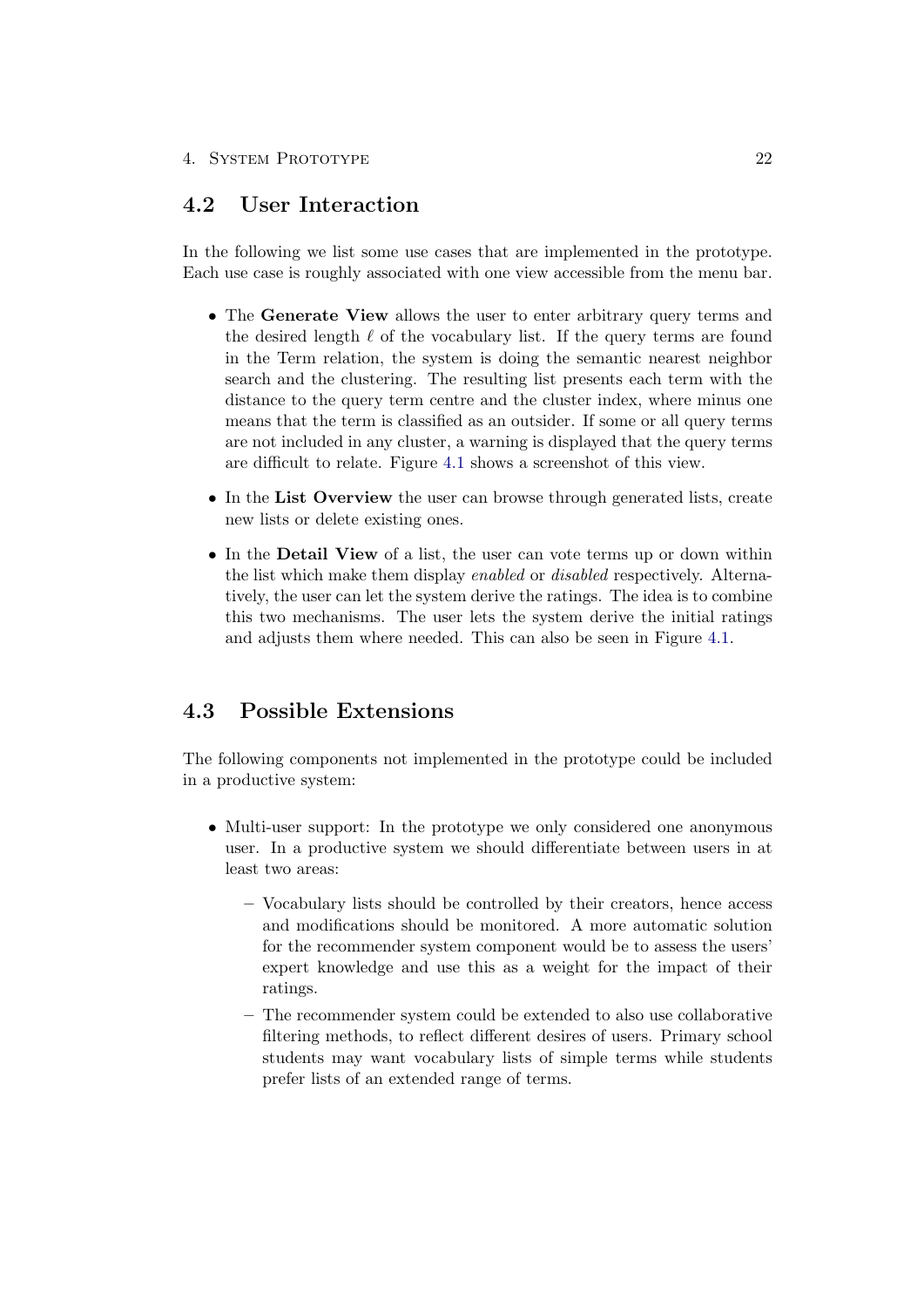### 4. SYSTEM PROTOTYPE 23

- For generate queries, the user should be able to dynamically extend the generated list by more terms. This could be done by simply searching further around the query terms centre, or use approved result terms as the new set of query terms, since their centre will more probably lie in the desired semantic field in the latent space.
- An integrated training system: After the terms are automatically translated, the user could train them with different training schemes. A lot more extensions are imaginable to improve the trainer component, such as learning progress statistics and progress-sensitive training schemes.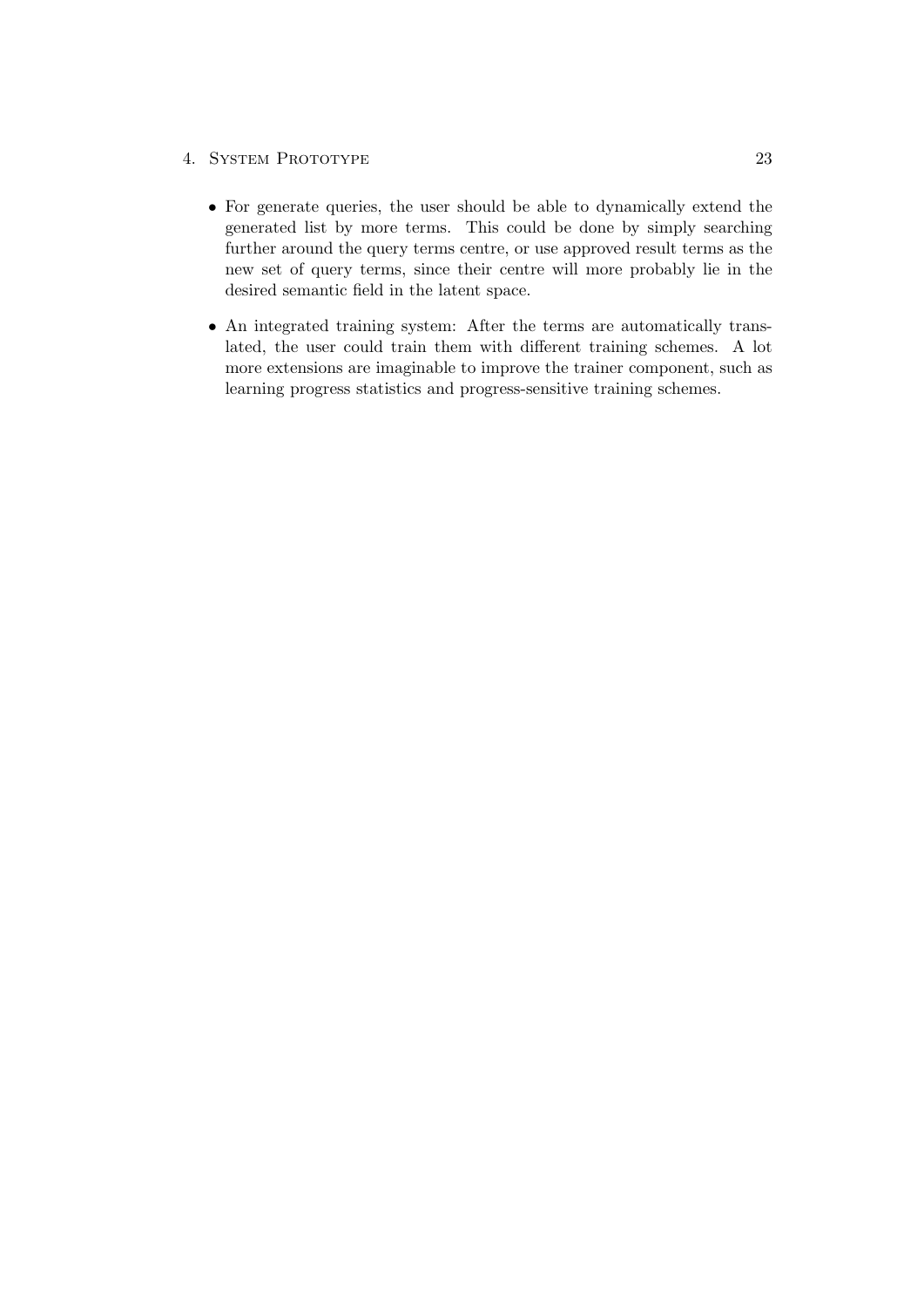4. System Prototype 24

<span id="page-28-0"></span>

| VocMinder<br>Generate<br>Lists | т |
|--------------------------------|---|
|--------------------------------|---|

## Generate a List

#### Enter one or several query terms

evolution tree

The terms 'evolution' from the query were difficult to relate. They may be off-topic or dominated by other query terms.

| evolution tree                    | $\widehat{\overline{\mathbb{m}}}$ |                |        | P Derive Ratings                |
|-----------------------------------|-----------------------------------|----------------|--------|---------------------------------|
| Auto-generated by evolution, tree |                                   |                |        |                                 |
| <b>Term</b>                       | <b>Distance</b>                   | <b>Cluster</b> | Rating | ıĜ<br>ιĢ                        |
| rebalancing                       | 0,136                             | $-1$           | 1,00   | $\overline{\mathbf{v}}$         |
| bootstrap                         | 0,250                             | $-1$           | 1,00   | $\overline{\mathbf{v}}$         |
| farris                            | 0,330                             | $-1$           | 1,00   | $\overline{\mathbf{v}}$         |
| <b>♦</b> evolution                | 0,631                             | $-1$           | 1,00   | $\overline{\blacktriangledown}$ |
| parsimony                         | 0,041                             | $\mathbf 0$    | 1,00   | П                               |
| $\bigcirc$ tree                   | 0,070                             | $\overline{0}$ | 1,00   | ட                               |
| node                              | 0,072                             | $\mathbf 0$    | 1,00   | П                               |
| nodes                             | 0,080                             | $\mathbf 0$    | 1,00   | $\Box$                          |

Gol

 $#$ 

 $30<sup>°</sup>$ 

Figure 4.1: A screenshot of the Generate View where the user can enter query terms.

 $\blacktriangle$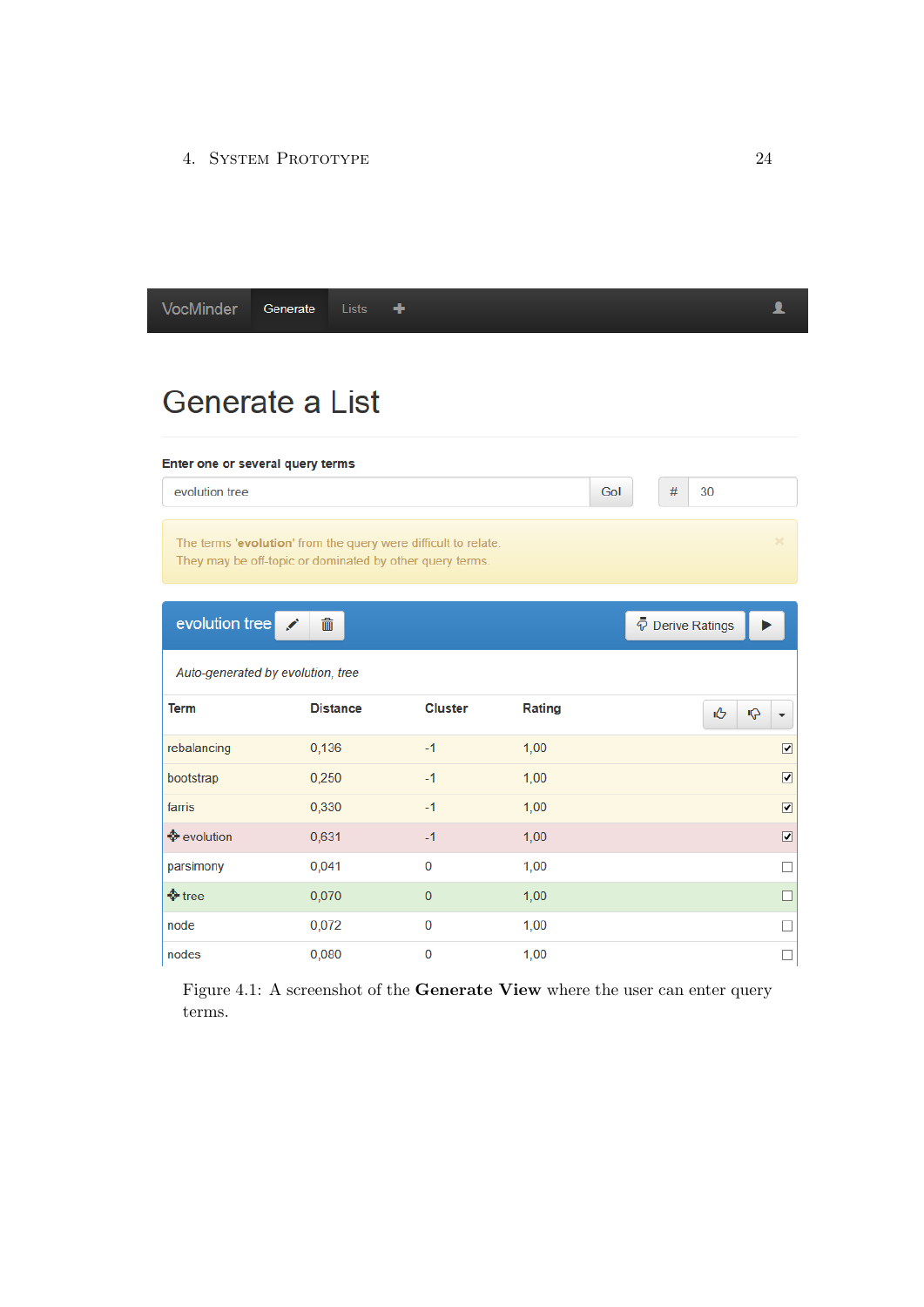## <span id="page-29-0"></span>CHAPTER 5 Conclusion and Outlook

We presented the prototype of a system that combines several techniques from information retrieval and analysis and combines it with a recommender system. While PLSA is a well-known tool for automatic semantic relation extraction, we showed how it is applicable to a large knowledge base. Given this base in any desired language, our system allows to relate terms of a large-size vocabulary in a semantic space model. From this model it is possible to generate vocabulary lists for the user's needs, by just naming some sample terms from the desired field. Even though the semantic model is static, it can steadily improve itself by using everyone's feedback.

While all the components work like they were intended, the overall system is not advanced enough to be used in practice yet. However, the system can be seen as an experiment that combines well-known techniques from different areas and gives an idea what can be built upon.

The semantic relation extraction does not use the whole Wikipedia, thus it is difficult to predict for which semantic fields the extracted semantic vectors are meaningful. To be able to extend the existent system to use all Wikipedia articles available, a parallel version for PLSA or an incremental variant would have to be used. The quality of the semantic relations could then be properly evaluated (e.g. by comparing them with manual judgment). Generally an automatic estimator of the quality of semantic relations should be added. When the quality is low, the user should be informed.

As we have seen in the Related Work Section [1.1,](#page-6-0) there are other options for the latent semantic analysis part. Especially Wikipedia-based Explicit Latent Semantic Analysis [\[8\]](#page-31-8) should be explored because it additionally uses the Wikipedia categories as structure information, which could lead to better results.

Another way to improve the relation extraction is to use stemming in the preprocessing step. The stemming algorithm does reduce the terms to its stems and PLSA is then run on these reduced terms [\[9\]](#page-31-9). Note however, that we would have to program the stemming algorithm carefully and separate for every single language to be supported.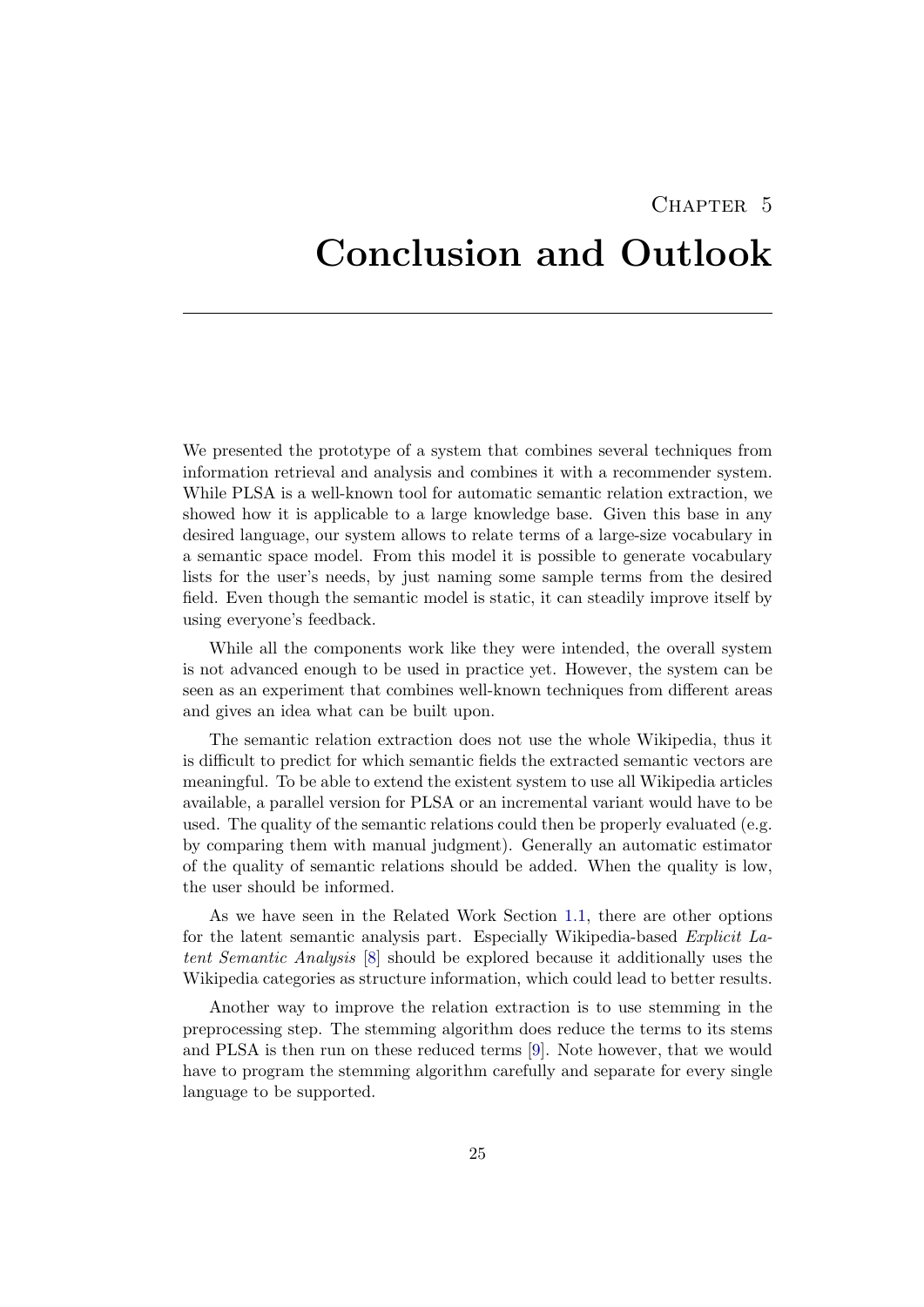### 5. Conclusion and Outlook 26

For a productive system we would have to increase the responsiveness of a generate query. Semantic relations could be explicitly stored for near terms to speed up the search to constant time complexity at the cost of a larger database.

The recommender system part can be extended in many ways. A training component with user profiles storing their training progresses would lead to many additional possibilities to improve the relatedness information. For example a user's training progress could be used as implicit feedback on the quality of individual terms or their relatedness.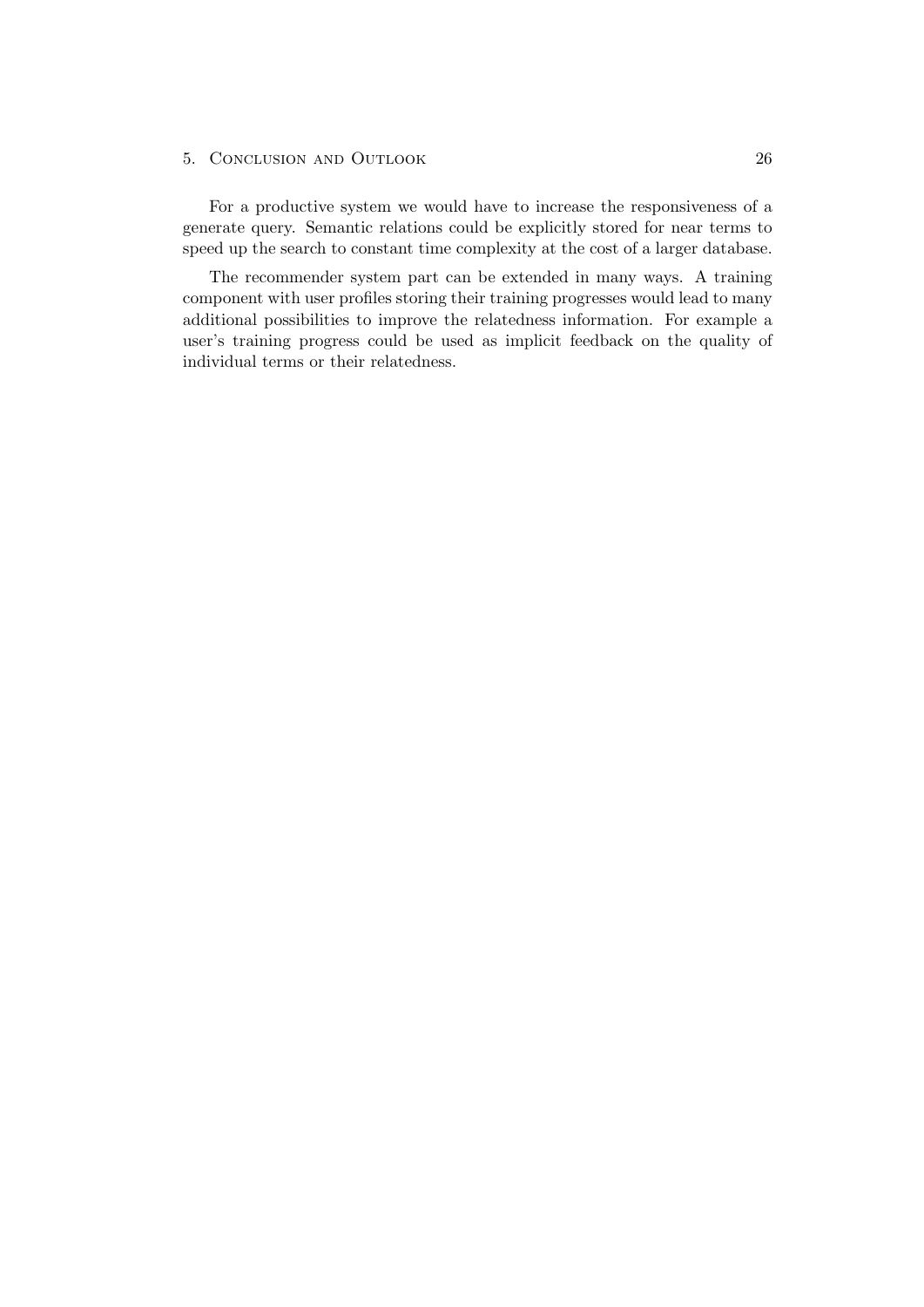## Bibliography

- <span id="page-31-1"></span><span id="page-31-0"></span>[1] Nation, I., Newton, J.: Teaching vocabulary. Heinle, Cengage Learning (1997)
- <span id="page-31-2"></span>[2] Hsu, M.H., Tsai, M.F., Chen, H.H.: Query expansion with conceptnet and wordnet: An intrinsic comparison. In: Information Retrieval Technology. Springer (2006) 1–13
- <span id="page-31-3"></span>[3] Tikk, D., Yang, J.D., Bang, S.L.: Hierarchical text categorization using fuzzy relational thesaurus. Kybernetika 39(5) (2003) 583–600
- <span id="page-31-4"></span>[4] Panchenko, A., Adeykin, S., Romanov, A., Romanov, P.: Extraction of semantic relations between concepts with knn algorithms on wikipedia. In: Proceedings of Concept Discovery in Unstructured Data Workshop (CDUD) of International Conference On Formal Concept Analysis. (2012) 78–88
- <span id="page-31-5"></span>[5] Navigli, R., Ponzetto, S.P.: Babelnet: The automatic construction, evaluation and application of a wide-coverage multilingual semantic network. Artif. Intell 193 (2012) 217–250
- <span id="page-31-6"></span>[6] Miller, G.A.: Wordnet: a lexical database for english. Communications of the ACM 38(11) (1995) 39–41
- <span id="page-31-7"></span>[7] Hofmann, T.: Probabilistic latent semantic analysis (January 23 2013) Comment: Appears in Proceedings of the Fifteenth Conference on Uncertainty in Artificial Intelligence (UAI1999).
- <span id="page-31-8"></span>[8] Gabrilovich, E., Markovitch, S.: Computing semantic relatedness using wikipedia-based explicit semantic analysis. In Veloso, M.M., ed.: IJCAI. (2007) 1606–1611
- <span id="page-31-9"></span>[9] Takale, S.A., Nandgaonkar, S.S.: Measuring semantic similarity between words using web documents. International Journal of Advanced Computer Science and Applications(IJACSA) 1(4) (2010)
- <span id="page-31-10"></span>[10] Panchenko, A., Morozova, O.: A study of hybrid similarity measures for semantic relation extraction. In: Proceedings of the Workshop on Innovative Hybrid Approaches to the Processing of Textual Data, Association for Computational Linguistics (2012) 10–18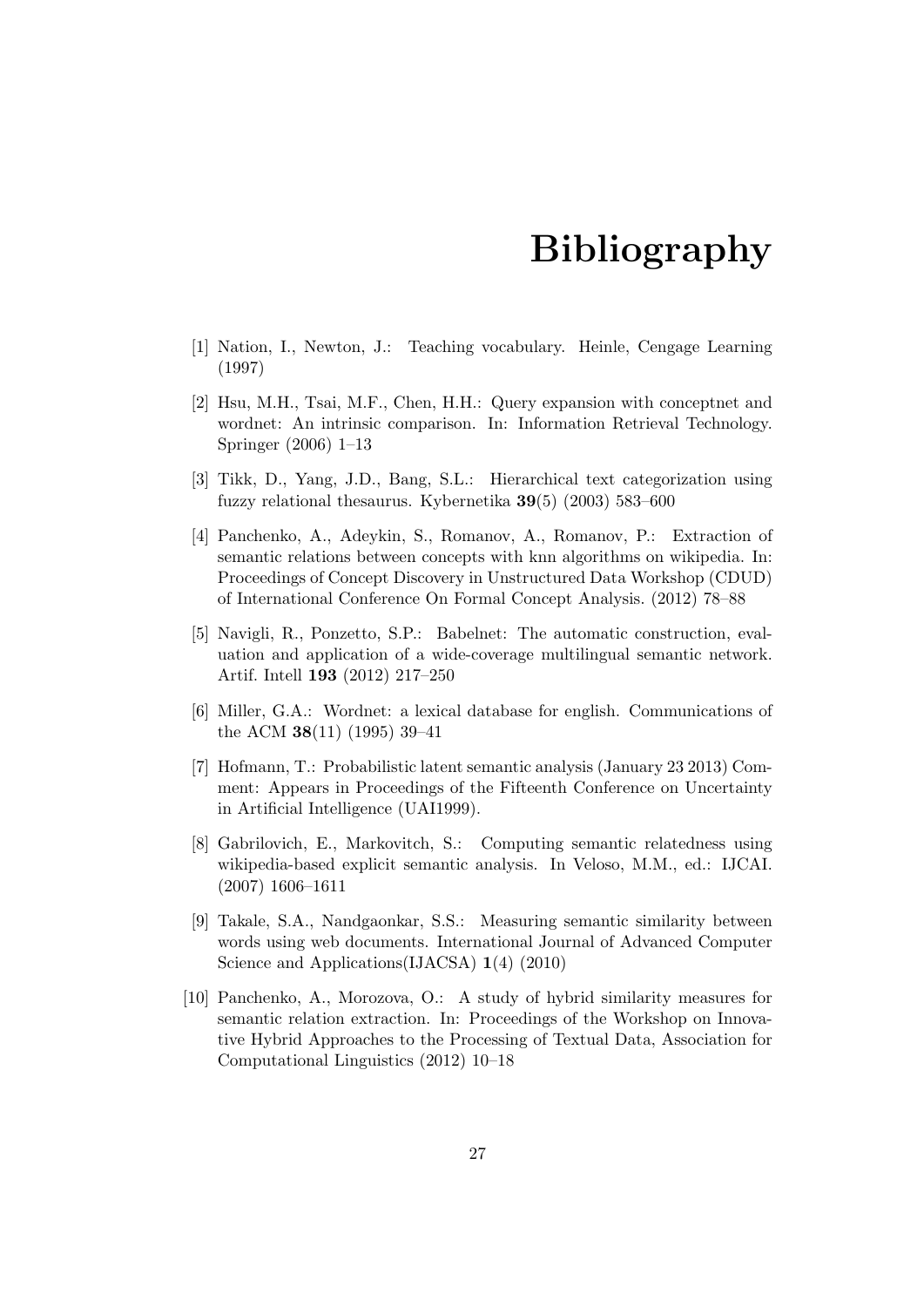#### BIBLIOGRAPHY 28

- <span id="page-32-0"></span>[11] Pucher, M.: Wordnet-based semantic relatedness measures in automatic speech recognition for meetings. In: Proceedings of the 45th Annual Meeting of the ACL on Interactive Poster and Demonstration Sessions, Association for Computational Linguistics (2007) 129–132
- <span id="page-32-1"></span>[12] Heilman, M., Eskenazi, M.: Application of automatic thesaurus extraction for computer generation of vocabulary questions (December 04 2008)
- <span id="page-32-2"></span>[13] Hajian, B., White, T.: Measuring semantic similarity using a multi-tree model. In: Workshop chairs. (2011)
- <span id="page-32-3"></span>[14] Strube, M., Ponzetto, S.P.: Wikirelate! computing semantic relatedness using wikipedia. In: Proceedings of the Twenty-first National Conference on Artificial Intelligence, AAAI Press (2006)
- <span id="page-32-4"></span>[15] Gionis, Indyk, Motwani: Similarity search in high dimensions via hashing. In: VLDB: International Conference on Very Large Data Bases, Morgan Kaufmann Publishers (1999)
- <span id="page-32-5"></span>[16] Ester, M., Kriegel, H.P., Sander, J., Xu, X.: A density-based algorithm for discovering clusters in large spatial databases with noise. In Simoudis, E., Han, J., Fayyad, U., eds.: Second International Conference on Knowledge Discovery and Data Mining, Portland, Oregon, AAAI Press (1996) 226–231
- <span id="page-32-6"></span>[17] Gonnet, G., Scholl, R.: Scientific Computation. Cambridge University Press, Cambridge, England, UK (2009)
- <span id="page-32-7"></span>[18] Adomavicius, G., Tuzhilin, A.: Toward the next generation of recommender systems: A survey of the state-of-the-art and possible extensions. IEEE Trans. Knowl. Data Eng 17(6) (2005) 734–749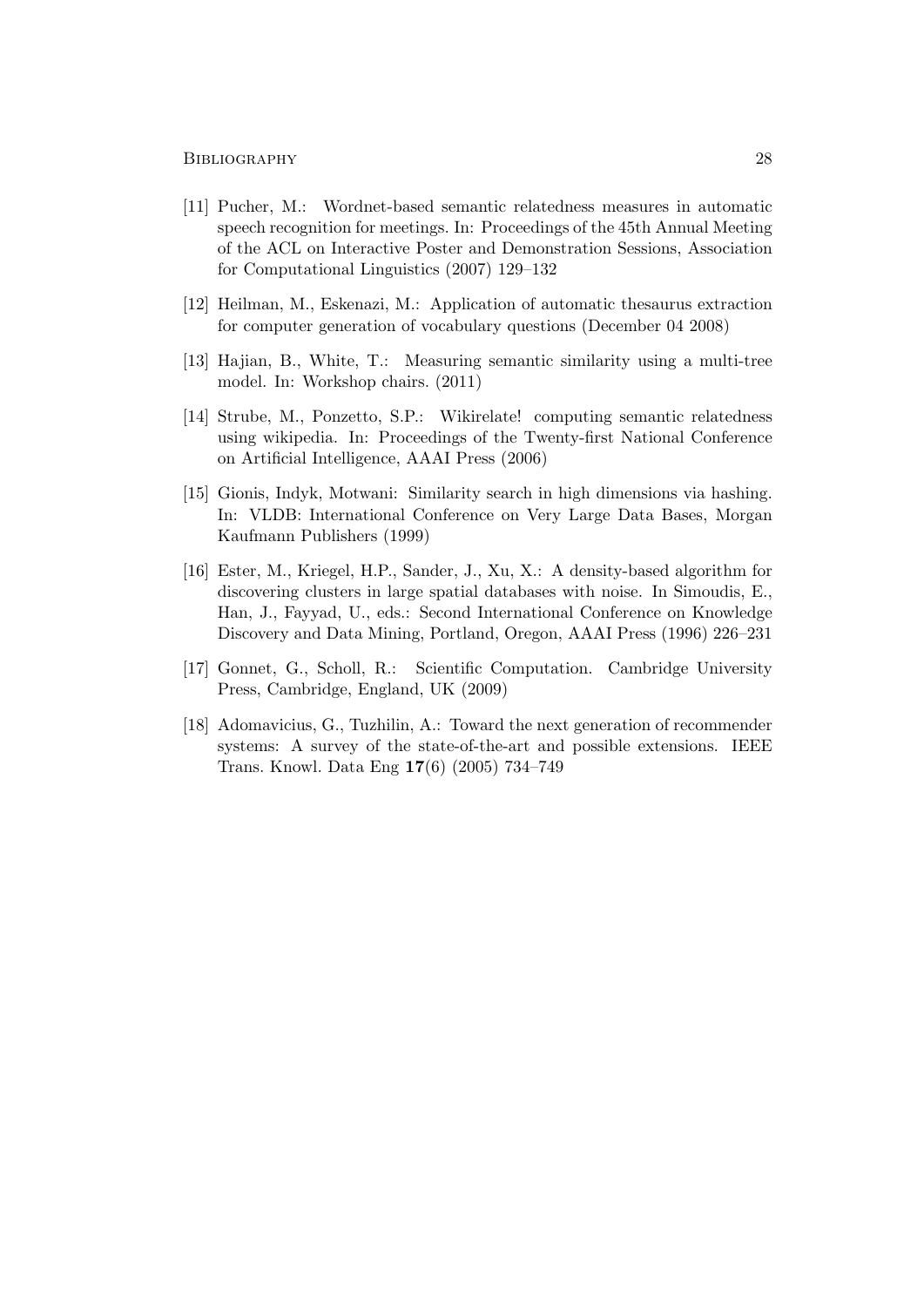# Appendix A Sample List

<span id="page-33-0"></span>

| Term                        | <b>Distance</b> | Cluster  |
|-----------------------------|-----------------|----------|
| orchestras                  | 0,031           | $\theta$ |
| virtuoso                    | 0,032           | 0        |
| trumpets                    | 0,073           | 0        |
| violins                     | 0,074           | 0        |
| orchestral                  | 0,075           | 0        |
| serenade                    | 0,078           | 0        |
| sopranos                    | 0,079           | 0        |
| timpani                     | 0,083           | 0        |
| soloist                     | 0,084           | 0        |
| violas                      | 0,085           | 0        |
| $\mathbf{\mathbf{F}}$ cello | 0,086           | 0        |
| $\mathbf{\ddot{H}}$ violin  | 0,100           |          |

Table A.1: The result list for the query "violin cello". We see that the semantic analysis does not produce a tight relation between music instruments because they are used in other contexts in the corpus.